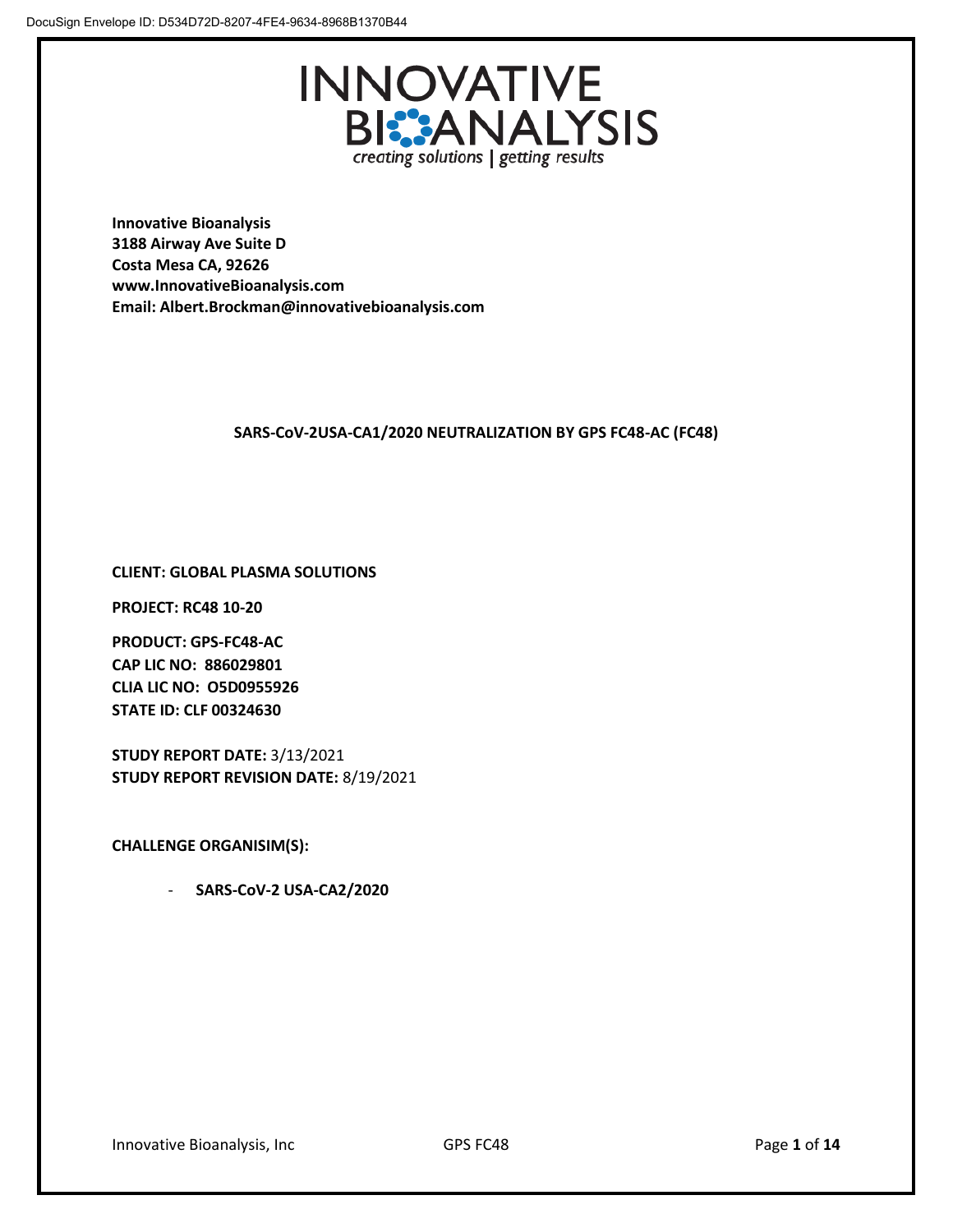

#### **ABSTRACT: EFFICACY OF THE GPS FC48-AC NPBI™ IONIZATION UNIT AGAINST SARS-CoV-2**

**Background:** This in vitro study was designed to determine the efficacy of the GPS FC48 against a known pathogen. The following tests were to determine what log reductions were possible under controlled conditions. The FC48 is commercially available and designed for installation in an HVAC system. The FC48 is engineered as a disinfection device manufactured by GPS. The system is designed to emit ions at different polarities to decrease the concentration of bacteria and pathogens in the air and on surfaces and in the air while operational. Coronavirus can be spread through the air and by touching contaminated surfaces. There is a demand for disinfectant devices that have a proven ability to reduce infectious pathogens on surfaces thereby reducing the risk of human infection and transmission. GPS supplied a pre-packaged FC48 unit for testing purposes. For the testing, power was supplied through a power regulated 120v outlet with surge protector and backup battery system. Test procedures were followed using internal SOPs for surface viral pathogen challenges and subsequent decontamination. All internal SOPs and processes follow GCLP guidelines and recommendations.

For this challenge, the following viral strain was used.

• **SARS-CoV-2**

# **EQUIPMENT PROVIEDED:**

MANUFACTURER: Global Plasma Solutions

MODEL: GPS FC48-AC

SERIAL#NONE

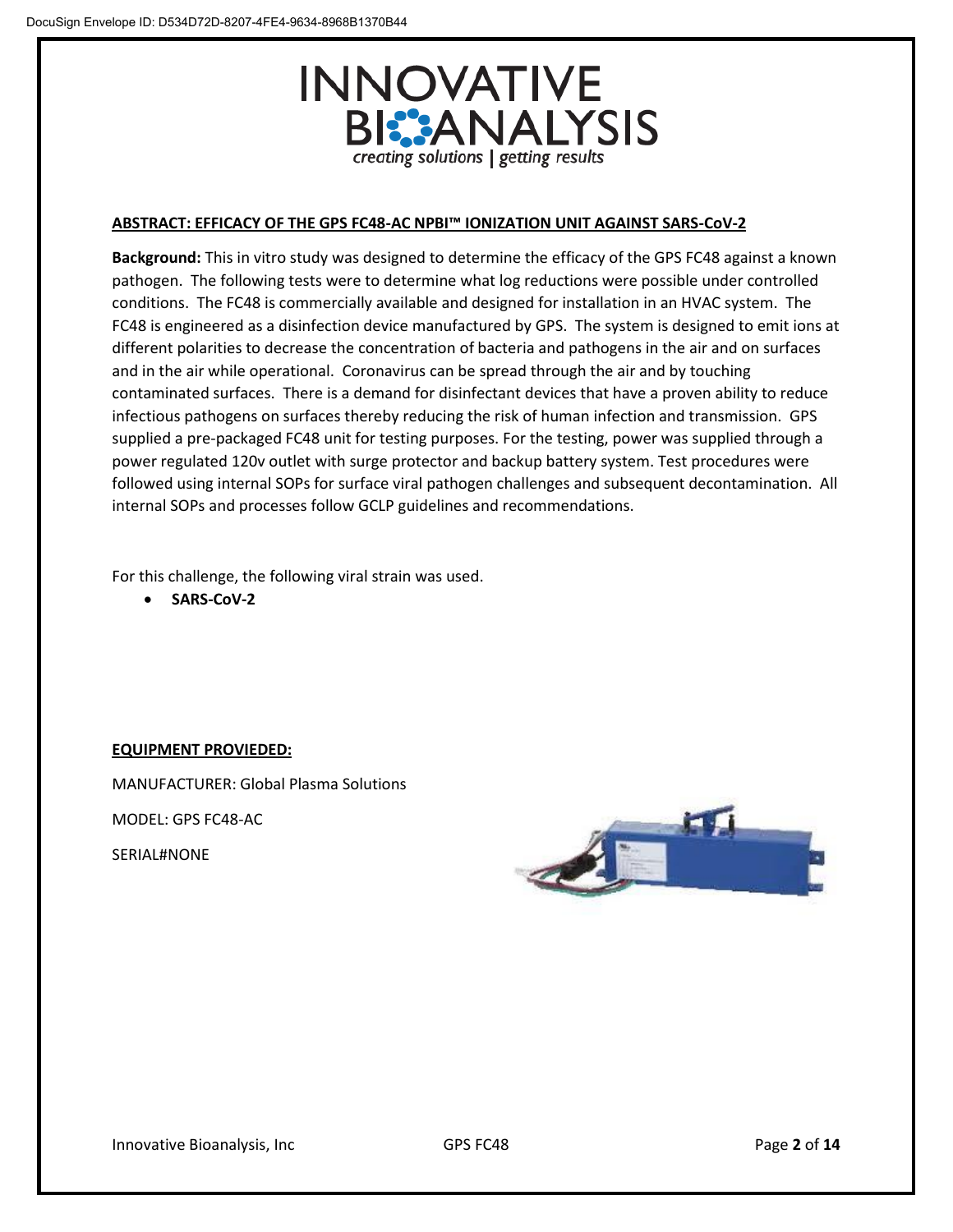

## **FC-48 EQUIPMENT:**

The equipment arrived at the laboratory pre-packaged from the manufacturer and was inspected for damage upon arrival. Prior to starting the challenge, the FC48 was operated for 1 hour in a dry run in a sealed bioaerosol to confirm correct operations. Chamber was the same BSL3 chamber used for the viral challenge testing. RKI air monitoring systems continuously sampled air for O3, H202, N20 production which could put staff members at risk. Air monitoring was in place as a safety mechanism for staff and no alarms for unsafe elevated O3 were activated during testing.

## **TESTING CHAMBER:**

The testing chamber was a large, sealed air volume testing chamber consisting of metal walls and epoxy floor which complied with BSL3 standards. The chamber was designed to be completely sealed from the outside environment to prevent outside variables from entering the test chamber. The testing chamber was equipped with 4 sealed viewing windows and a lockable chamber door for entry and exit. The overall dimensions of the test chamber were approximately 8'x8'x20'.

The testing chamber had HEPA filtered inlets and exhaust, coupled with an active UV-C system in all ducting lines. Humidity and temperature were monitored inside the chamber using a calibrated wireless device. Prior to testing, the chamber was pressure tested for leaks and visual inspections were made using a colored smoking device. All seals for the chamber were confirmed and all equipment used had a function test to confirm working conditions. For calibrated equipment, calibration records were checked to confirm operational status.

#### **CONTROL SUMMARY:**

One control was conducted for each of the time points used for a comparative analysis. For the control, two Air Ion counters were placed in the center of the of the testing chamber for 5 minutes prior to the control test. The natural state of positive and negatively charged ions were counted, and little fluctuations were observed. Ion counts were recorded every 0.5 seconds and the average for the duration of the test was 66 negative ions per cm3 53 positive ions per cm3 without the ionization unit running.

Five glass slides previously inoculated with SARS-CoV2 were placed on a table inside the room and the door closed to prevent outside environmental contaminants. Swabs were taken at the predefined time points of 0 Minutes, 10 minutes, 15 minutes, 30 minutes and 60 minutes for the viral pathogen test and all swabs were sealed after collection and provided to lab staff. The door to the chambers remained closed the entirety of the test and all air entering the test chamber was filtered through a HEPA filter. The intake with the HEPA filter was a fixed housing and air entering or exiting the room would be at a natural rate which was not at a measurable flow due to the low volume of exchange.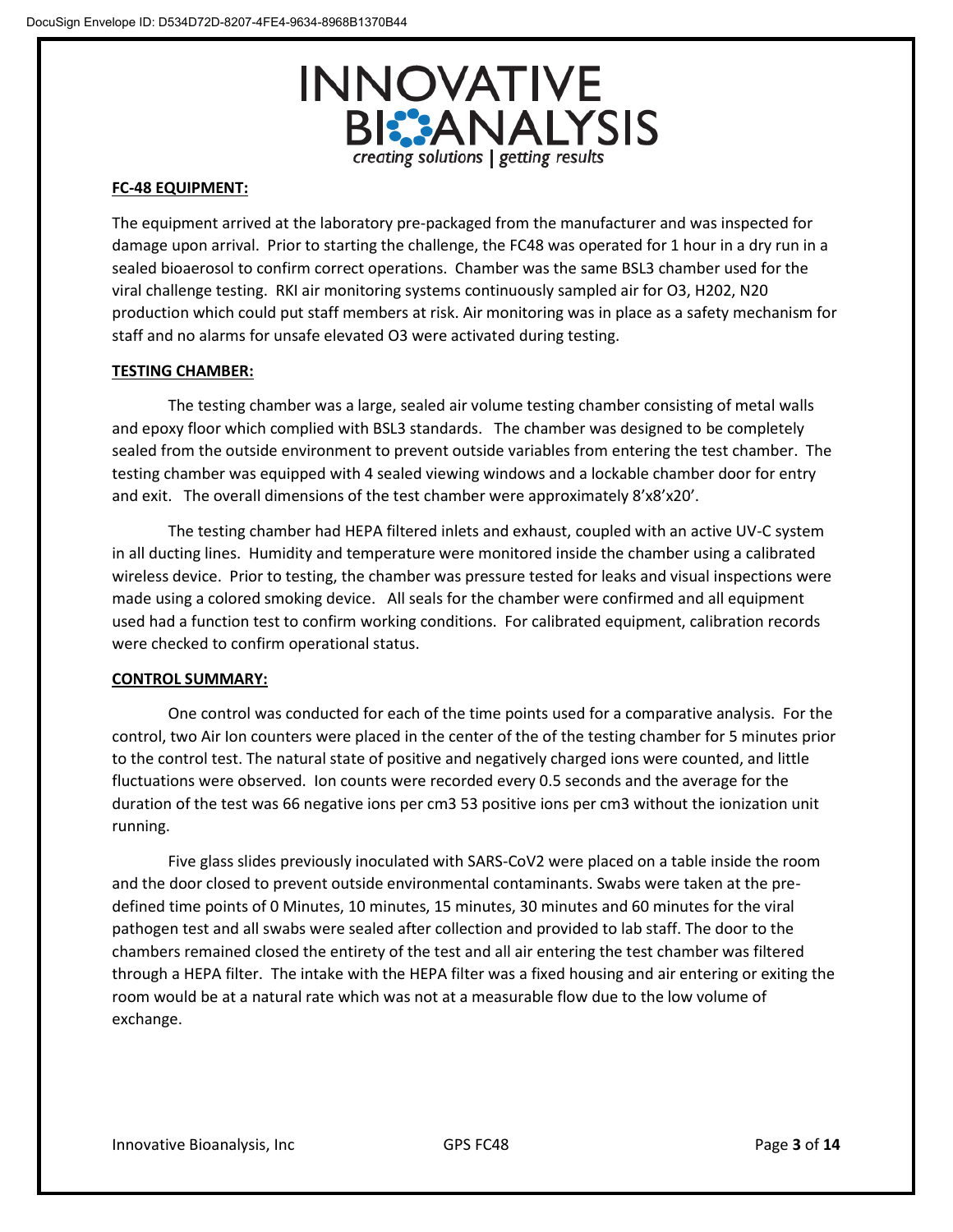

**SARS-CoV-2**

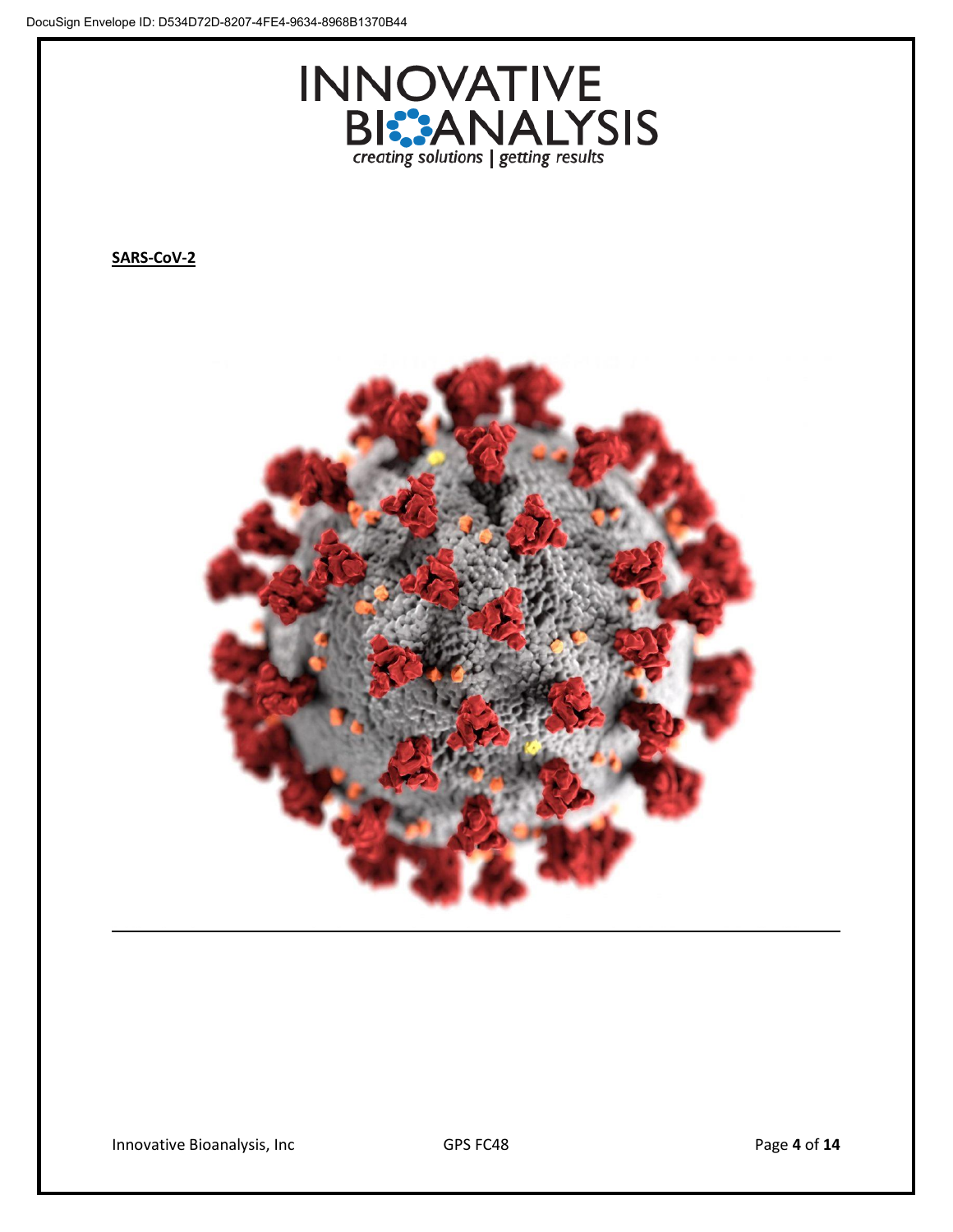

# **EXPERIMENT SUMMARY:**

GPS supplied an **FC48** system for testing purposes to determine efficacy against viral pathogens. The purpose of this study was to evaluate the efficacy of the FC48 to inactivate the viral strain referred to as SARS-CoV-2. Two negative ion concentrations were evaluated (figures 2 & 3) for viral inactivation efficacy (figures 4 & 5)

- Temperature during all test runs was approximately 71F +/- 2F with a relative humidity of 52%.
- Relative humidity and temperature were taken next to the sample slides.
- Swabs were taken at predefined time points of the following with T=minute
	- o T-0
	- o T-5
	- $O$  T-10
	- o T-15
	- o T-30
	- o T-60
- Testing chamber interior seal was not breached during the test. All air entering passed through a HEPA filter at a natural rate the same as the control run.
- Air intake with HEPA filter consisted of a fixed opening which allowed for the natural passage of air into and out of the chamber at a low volume.
- Test condition (A) consisted of an average ion concentration of 9.7k negative ions per cm<sup>3</sup>.
- Test condition (B) consisted of an average ion concentration of 23.6k negative ions per cm<sup>3</sup>.
- No drop in humidity was observed and based on previous studies a fluctuation of a few % of humidity change will not have negative impact on the challenge study. The average humidity range was 52% during testing.
- Behind the rowed test site there were two AIC2 Air Ion Counter continually logging the negative and positive ion counts.
- A single row of test slides was used, test was not combined with other pathogens.
- Test row contained 5 glass slides provided by the lab inoculated with 1mL of viral media.
- All sample slides were labeled with their virus strain and the time point they were to be used with. One sample swab was taken from each slide, as well as a swab collected for residual viral media at the 0 minute, 5-minute time point, 10-minute time point, 15-minute time point, 30 minute time point, and 60-minute time point.
- The FC48 system was placed in front of a variable speed fan on an adjustable platform and angled up at a 45-degree angle to allow the ions to cascade down throughout the room.
- Fan speeds were adjusted until the desired concentration was reached prior to exposing test samples. All samples were brought into the testing chamber sealed and removed from the testing chamber sealed.
- Upon testing completion, samples were provided to lab staff for further review.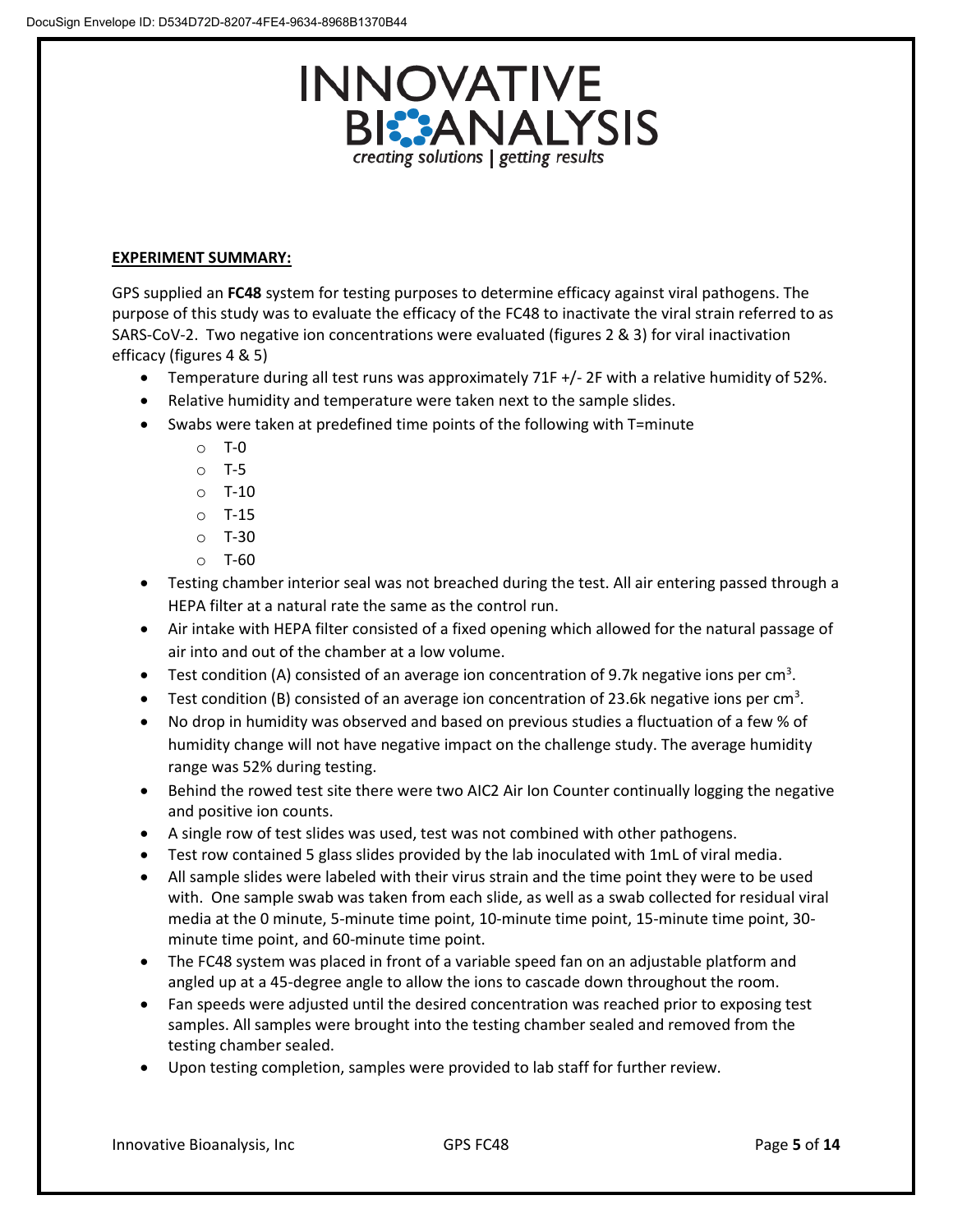

#### **VIRUS STRAIN BACKGROUND:**

The following reagent was deposited by the Centers for Disease Control and Prevention and obtained through the BEI Resources, BIAID, NIH SARS-Related Coronavirus 2, Isolate USA-CA1/2020, NR-52382. This was the chosen pathogen strain because it was taken from a 38-year-old subject with severe acute respiratory syndrome in California as was part of the A lineage. This was a non-fatal case which represents most of the cases in the United State. The age group the patient belonged to was not elderly or juvenile, which was determined to be a good medium average.

# **DESIGN LAYOUT:**

The same room layout (figure 1) was used to test condition (A) and test condition (B). Air speed across the FC48 was varied between test (A) and test (B) to achieve the desired negative ion concentrations in the testing environment. Controls were conducted in the same testing chamber and under the same conditions as the live viral challenge. Test condition (A) target ion concentration was approximately 10,000 negative ions per cubic centimeter. Test condition (B) target ion concentration was approximately 20,000 negative ions per cubic centimeter. The actual ion concentrations for test conditions (A) and (B) are reported below in figure 2 & 3 respectively.



# **Figure 1. Room layout for control and experimental trial.**

Innovative Bioanalysis, Inc GPS FC48 **GPS FC48** Page 6 of 14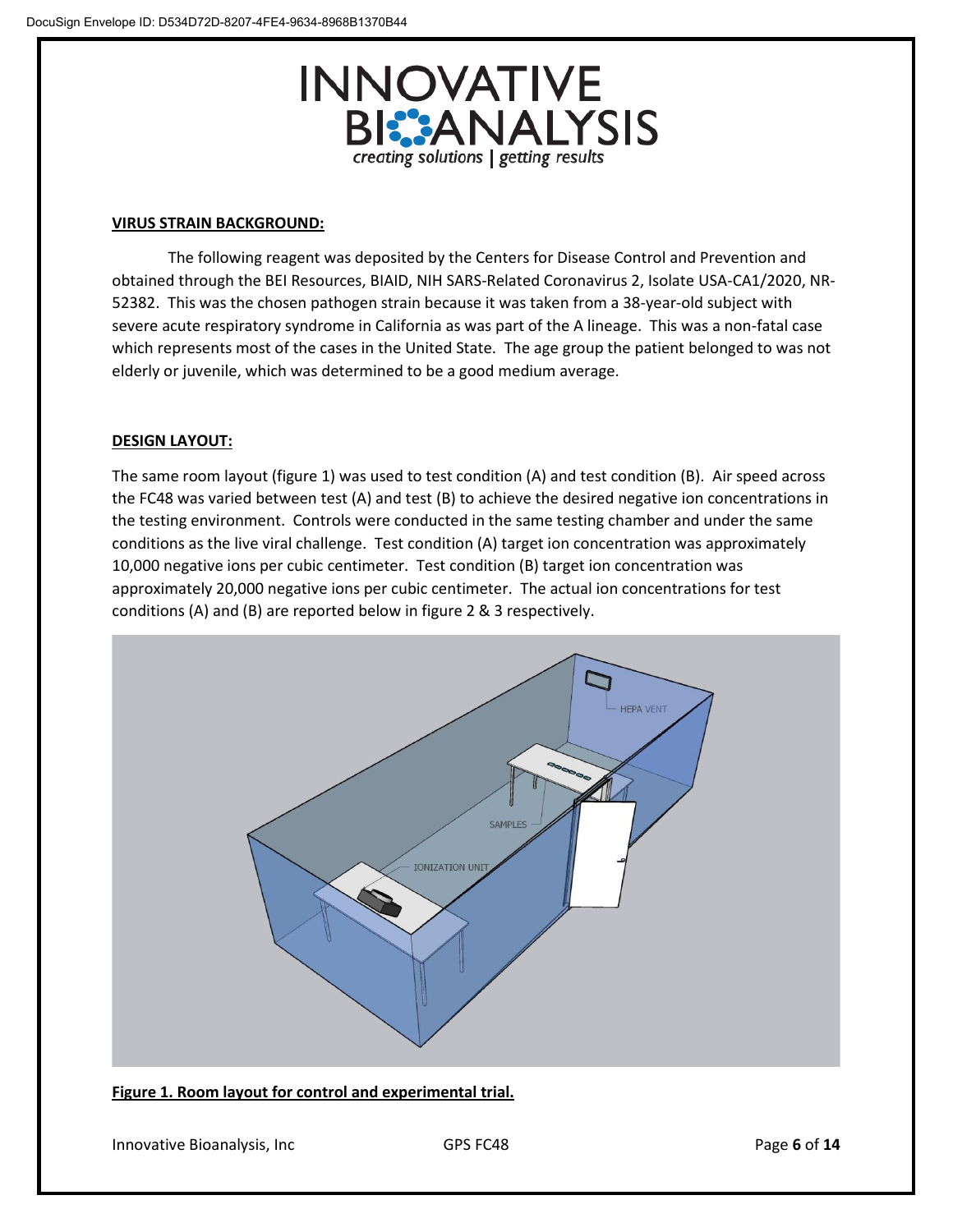

# **TEST (A) AVERAGE 9,000 NEGATIVE IONS PER CM3**



# **TEST (A) AVERAGE 7,000 POSITIVE IONS PER CM3**



**Figure 2. Test Condition (A) negative ion concentration (top) , and corresponding, positive ion concentration (bottom) reported as time versus ion concentration.**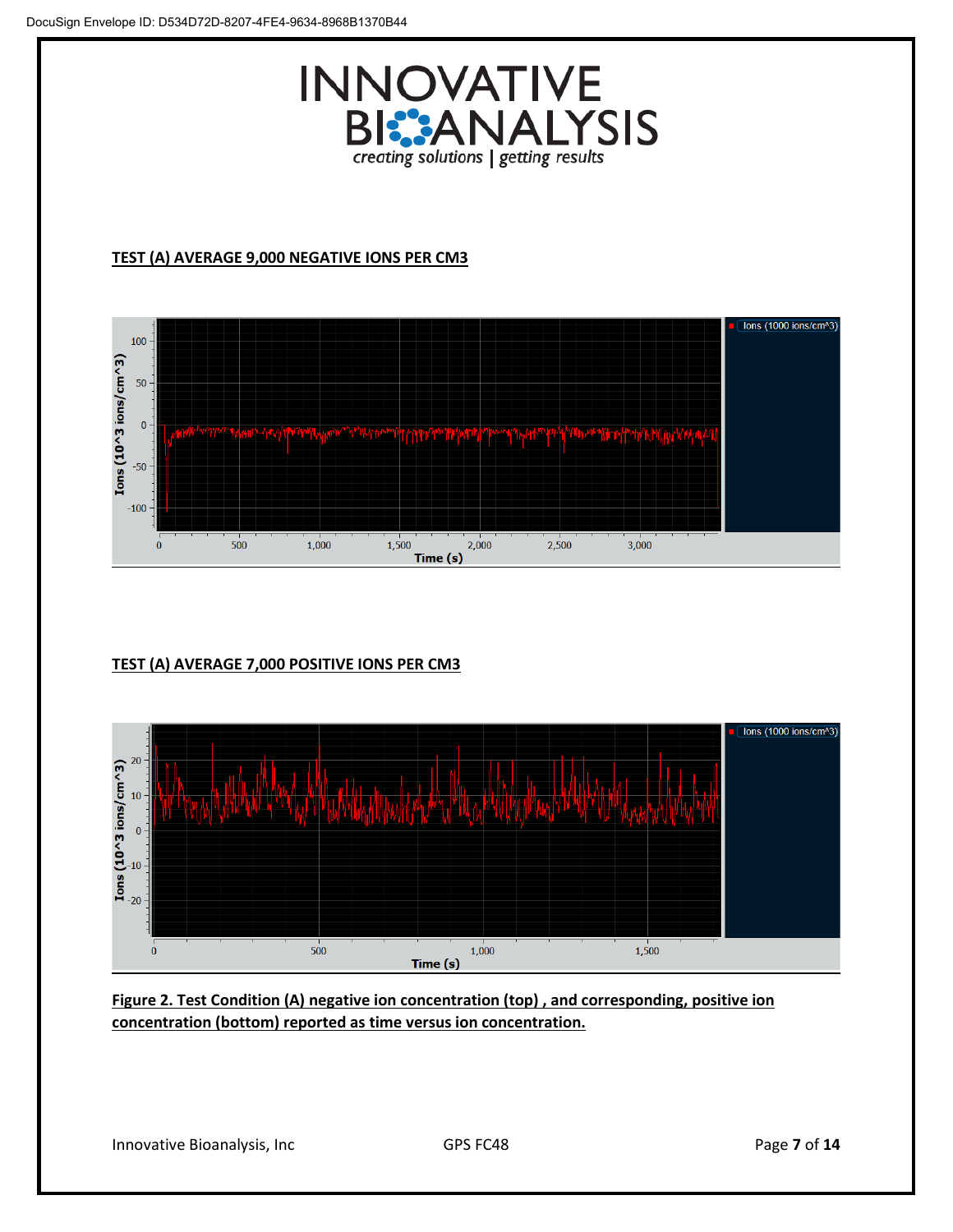

# **TEST(B) AVERAGE 23000 NEGATIVE IONS PER CM3**



# **TEST(B) AVERAGE 32000 POSITIVE IONS PER CM3**



**Figure 3. Test condition (B) negative ion concentration (top), and corresponding positive ion concentration (bottom) reported as time vs ion concentration.**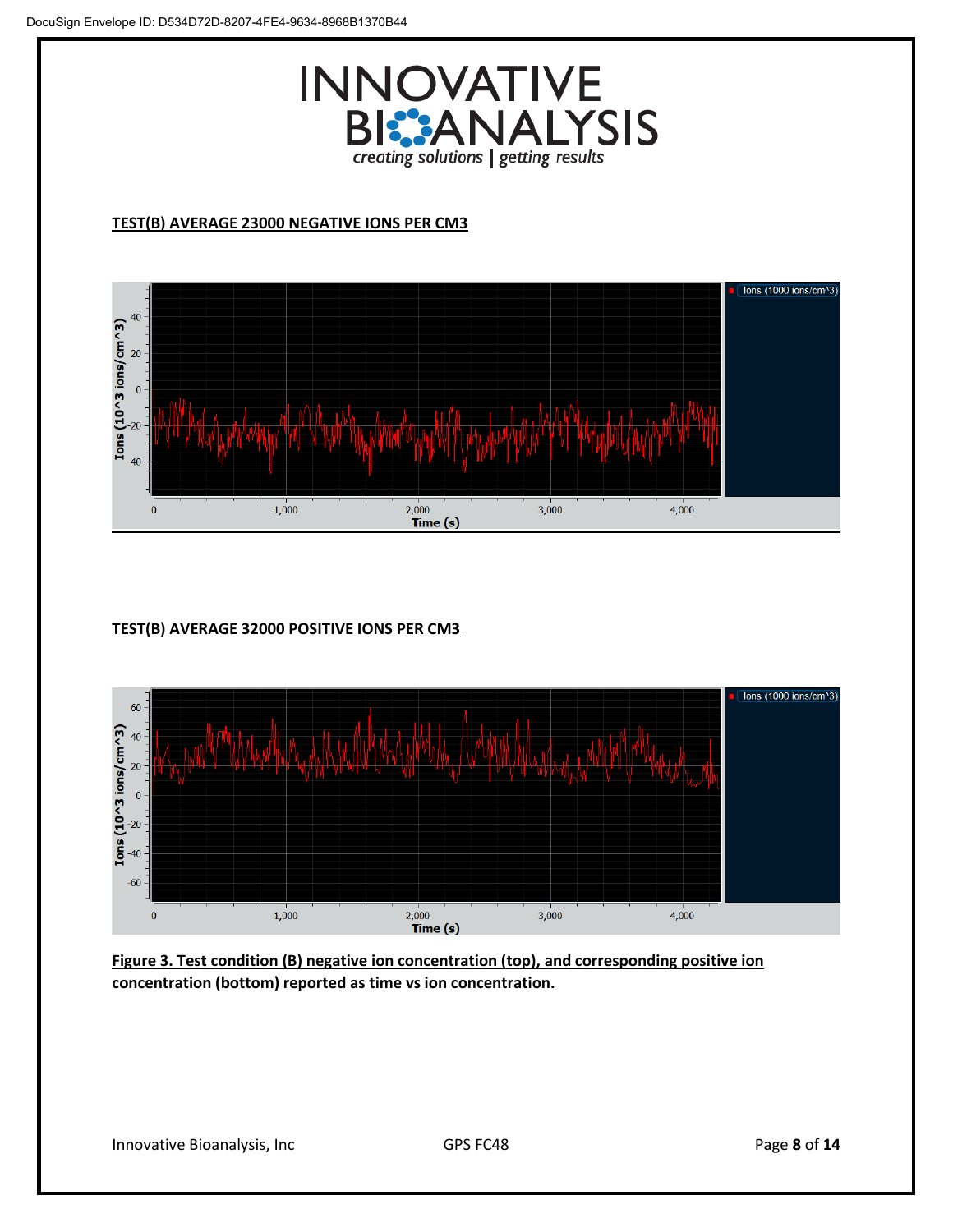

# **VIRAL STOCK:**

| <b>TEST</b>                             | <b>SPECIFICATIONS</b>     | <b>RESULTS</b>                           |
|-----------------------------------------|---------------------------|------------------------------------------|
| Identification by Infectivity in Vero 6 | Cell Rounding and         | Cell Rounding and                        |
| cells                                   | Detachment                | Detachment                               |
| Next Generation Sequencing (NGS) of     | ≥ 98% identity with SARS- | 99.9% identity with SARS-                |
| complete genome using Illumina®         | CoV 2, isolate USA-       | CoV 2, isolate USA-CA1/2020              |
| iSeq <sup>™</sup> 100 Platform          | CA1/2020                  | GenBank: MN994467.1                      |
|                                         | GenBank: MN994467.1       |                                          |
|                                         |                           | 100% identity with SARS-CoV              |
| (Approx. 940 Nucleotides                | ≥ 98% identity with SARS- | 2, strain FDAARGOS_983                   |
|                                         | CoV 2, strain             | isolate USA-CA1/2020                     |
|                                         | FDAARGOS 983 isolate      | GenBank: MT246667.1                      |
|                                         | USA-CA1/2020              |                                          |
|                                         | GenBank: MT246667.1       |                                          |
|                                         |                           |                                          |
|                                         |                           |                                          |
|                                         |                           |                                          |
| Titer by TCID50 in Vero E6 Cells by     | <b>Report Results</b>     | 1.6 X 10 <sup>6</sup> TCID50 per mL in 5 |
| Cytopathic effect                       |                           | days at 37°C and 5% CO2                  |
|                                         |                           |                                          |
|                                         |                           |                                          |
|                                         |                           |                                          |
| Sterility (21-Day Incubation)           |                           |                                          |
| Harpos HTYE Broth, aerobic              | No Growth                 | No Growth                                |
| Trypticase Soy Broth, aerobic           | No Growth                 | No Growth                                |
| Sabourad Broth, aerobic                 | No Growth                 | No Growth                                |
| Sheep Blood Agar, aerobic               | No Growth                 | No Growth                                |
| Sheep Blood Agar, anaerobic             | No Growth                 | No Growth                                |
| Thioglycollate Broth, anaerobic         | No Growth                 | No Growth                                |
| DMEM with 10% FBS                       | No Growth                 | No Growth                                |
|                                         |                           |                                          |
|                                         |                           |                                          |
|                                         |                           |                                          |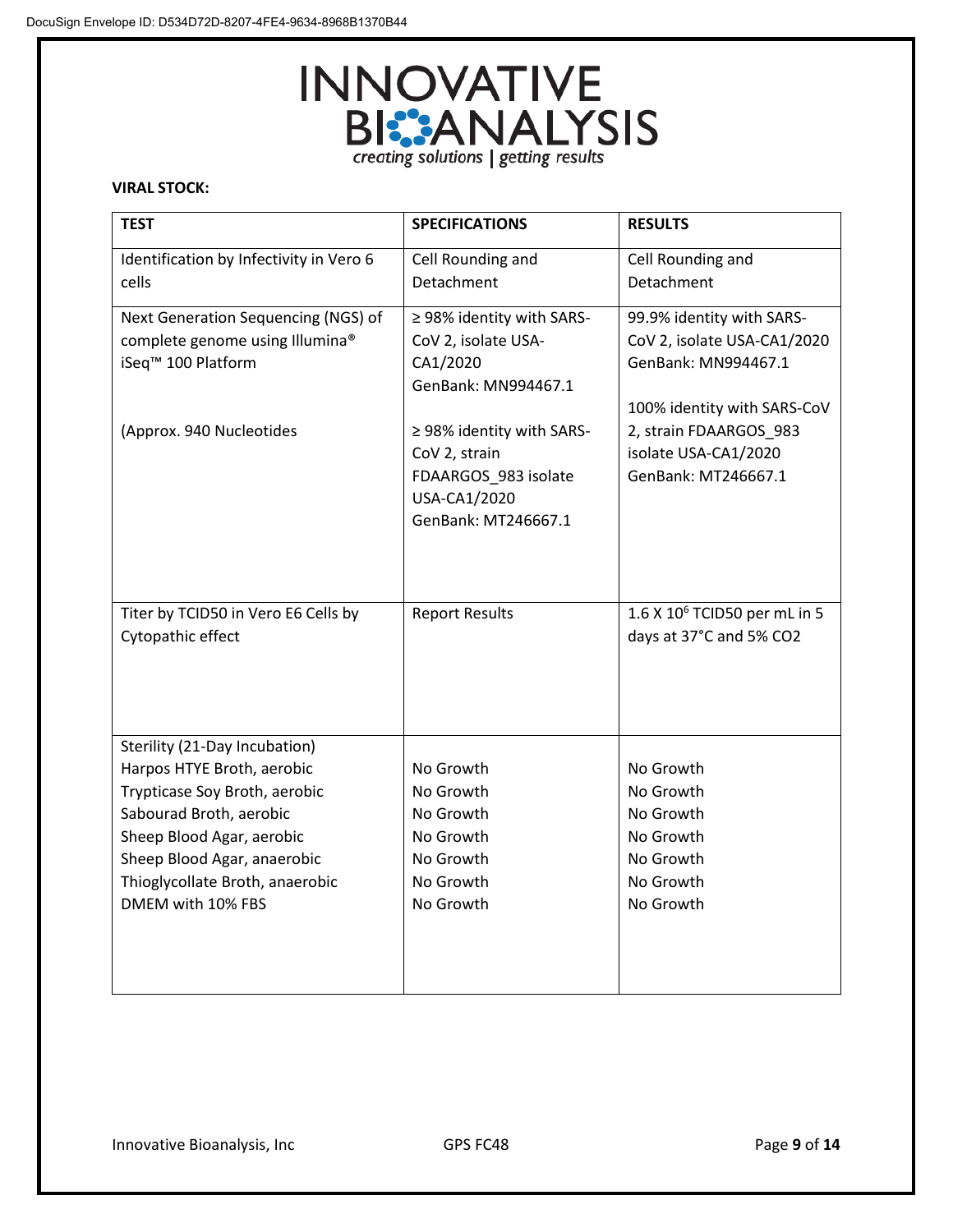

#### **TCID50 PROCEDURE:**

#### **MATERIALS AND EQUIPMENT:**

- **Certified Biological Safety Cabinet**
- **Micropipette and sterile disposable aerosol resistant tips – 20uL, 200 uL, 1000uL**
- **Inverted Microscope**
- **Tubes for dilution**
- **Hemocytometer with cover slip**
- **Cell Media for infection**
- **Growth Media appropriate for cell line**
- **0.4 % Trypan Blue Solution**
- **Lint Free Wipes saturated with 70% isopropyl alcohol**
- **CO2 Incubator set at 37°C or 34°C or other temperature indicated.**

**Procedure:**

- **1. One day previous to infection, prepare 96 well dishes by seeding each well with in DMEM plus 7.5 % fetal bovine serum, 4mM Glutamine, and antibiotics.**
- **2. On day of infection, make dilutions of virus sample in PBS.**
- **3. Make a series of dilutions at 1:10 of the original virus sample. First tube with 2.0 mL PBS and subsequent tubes with 1.8mL.**
- **4. Vortex Virus samples, transfer 20 uL of virus to first tube, vortex, discard tip.**
- **5. With new tip, serial dilute subsequent tips transferring 200 uL.**

**Additions of virus dilutions to cells**

- **1. Label lid of 96-well dish by drawing grid lines to delineate quadruplicates and number each grid to correspond to the virus sample and label the rows of the plate for the dilution which will be plated.**
- **2. Include 4 Negative wells on each plate which will not be infected.**
- **3. Remove all but 0.1 mL of media from each well by vacuum aspiration.**
- **4. Starting from the most dilute sample, add 0.1 mL of virus dilution to each of the quadruplicate wells for that dilution.**
- **5. Infect 4 wells per dilution, working backward.**
- **6. Allow the virus to absorb to cells at 37°C for 2 hours.**
- **7. After absorption, remove virus inoculum. Start with the most dilute and work backwards.**
- **8. Add 0.5 mL infection medium to each well being careful to not touch the wells with the pipette.**
- **9. Place plates at 37°C and monitor CPE using the inverted microscope over a period of 1 to 4 weeks.**
- **10. Record the number of positive and negative wells.**
- **11. Calculate TCID50.**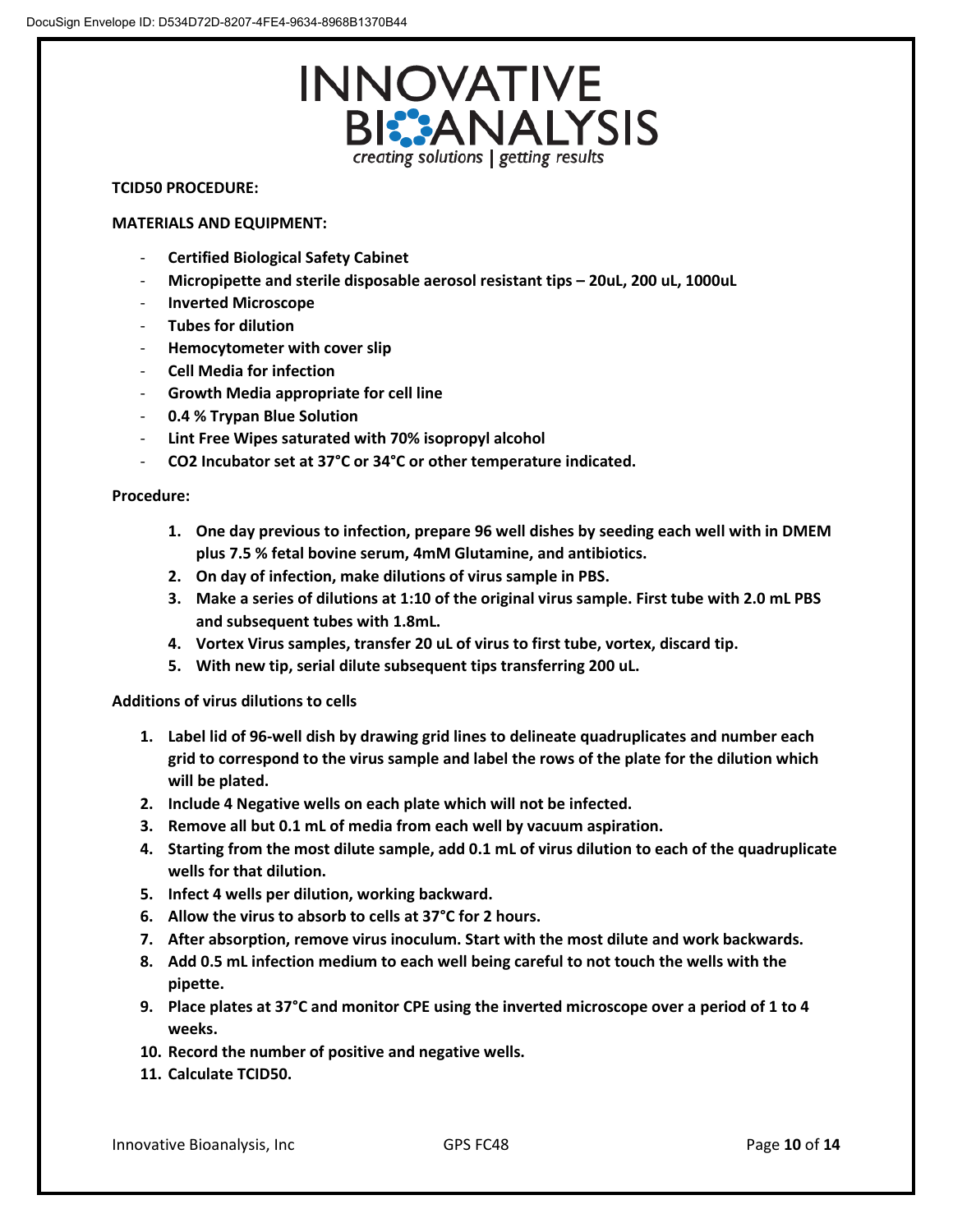

## **VIRAL TITRATION DETERMINED BY TCID50 ASSAY PROTOCOL**

Each of the samples collected were subject to the same TCID50 assay protocol to determine viral concentration. Each collected swab was vortexed for 30 seconds in 2ml viral preservation media prior to serial dilution.

## **INOCULATION OF SURFACE SAMPLES:**

Surface inoculation consisted of applying exactly 1 ml of viral media to each coupon with a calibrated Eppendorf pipette utilizing filtered pipette tips. Coupons were standard sterile 25mm x 75mm slides. Once applied, the media was spread thin using a disposable spatula and allowed to dry for 10 minutes. The starting concentration of virus that was applied was 6.23 X 10^6 TCID50/mL. After several tests for recovery, it was determined that the most efficient method of recovering viable virus would be a 2 mL rinse in viral media followed by a swab of the inoculated area. The maximum recovery achieved was 93.2% or 5.81 X 10^6 TCID50/mL. This value was used as the "0 Minute" starting concentration for all surface testing to account for the recovery.

# **TEST RESULTS: SURFACE INOCULATION:**

Performed in the same manner as the control testing, the following deactivation rates were observed for direct surface inoculation in the challenge trials. Collection at each time point was done by swab and rinse of the coupon. Samples were collected by a technician at specified time points inside the container and stored in viral medial until testing and recovery were complete. Technicians were wearing full hazmat coveralls an had no direct exposure to the pathogen at any time. The graphs below (figures 4 & 5) represent the date for the experiments and the controls, as it pertains to surface inoculation.

#### **EFFICACY TESTING:**

Viral media with a known concentration was applied via direct inoculation to the glass slides in single location in the containment unit and exposed to bipolar ionization for a period of 0 Min, 5 Min, 10 Min, 15 Min, 30 Minutes, 60 Minutes. Swabs were taken of all material after a rinse with viral media and cultured by the same means as the original viral titration performed on the BEI Resources provided certificates of analysis.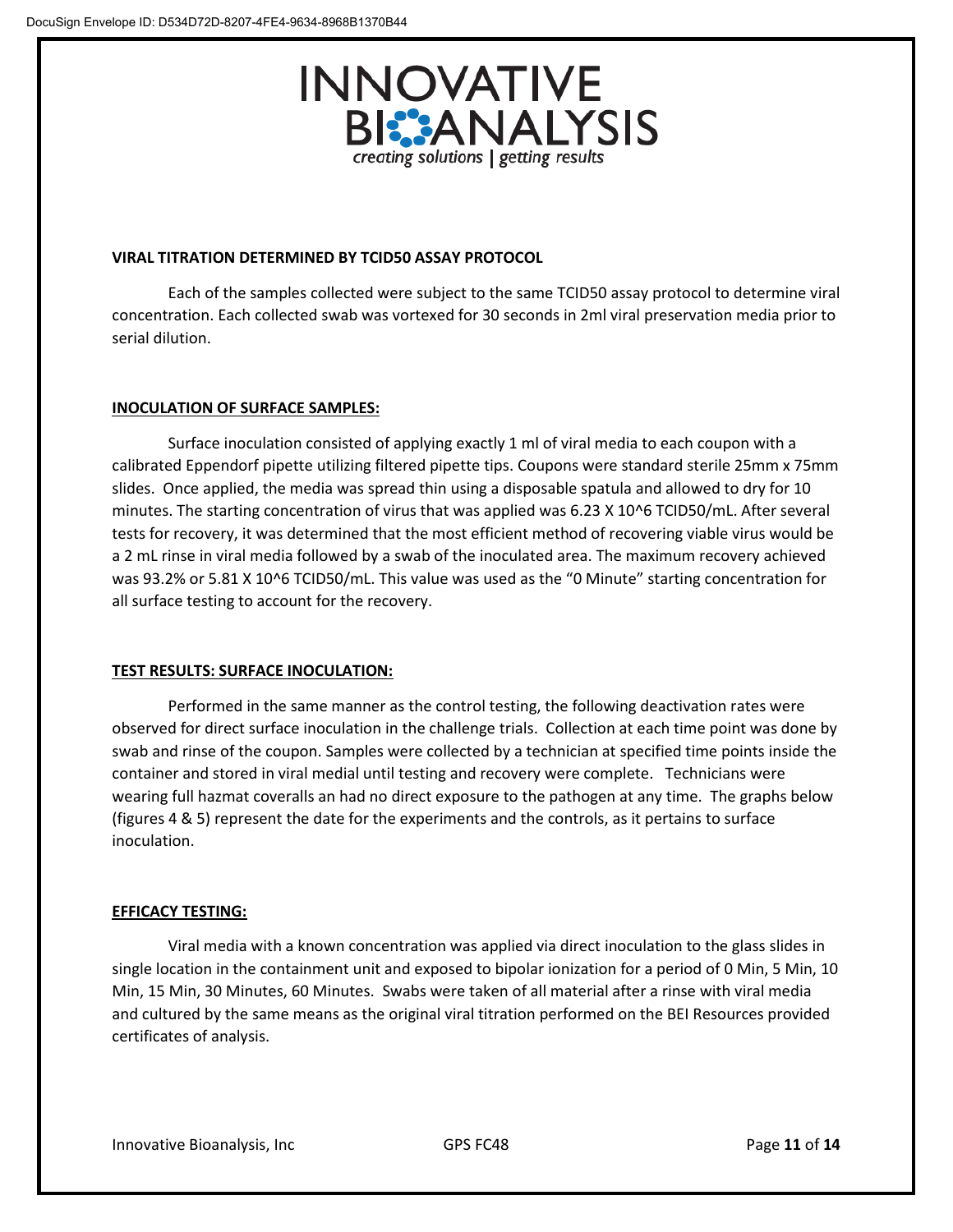



**Figure 4. Condition (A) time series trials. Effect of ion exposure on infectivity of SARS-CoV-2 during FC48 ionization (gray lines) versus the control trial without FC48 ionization (blue line).**



**Figure 4. Condition (B) time series trials. Effect of ion exposure on infectivity of SARS-CoV-2 during FC48 ionization (gray lines) versus the control trial without FC48 ionization (blue line).**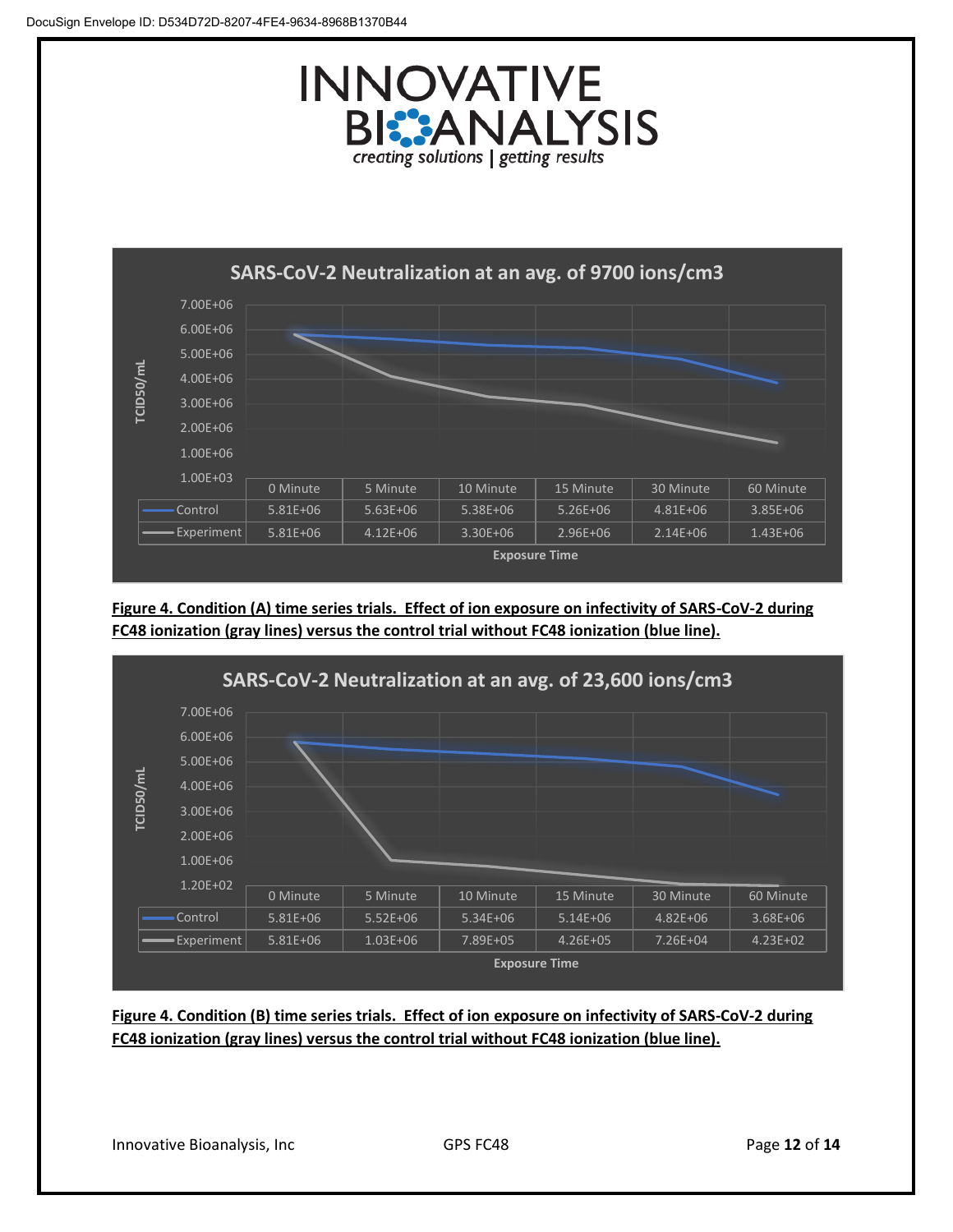

## **CONCLUSION:**

Given the results displayed above it is understood that the pathogens tested in the testing environment ionized by GPS product FC48 were neutralized much more rapidly than the control in an environment lacking the ionization technology. The graphs above show that as ion concentration increases, pathogen neutralization increases as well. The equipment provided by Global Plasma Solutions has demonstrated a significant reduction in pathogens at both ion concentrations in relation to the controls.

## **CONSIDERATIONS:**

- This experiment was conducted in a controlled environment in accordance with all standards set forth by the CDC for handling infectious pathogens.
- The specific viral titers utilized for this experiment are likely much higher than you would come across in a normal mode of transmission.
- The environment, although controlled, did not account for all environmental factors that could be experienced in a real-world scenario.
- All pathogens utilized in this experiment were quality tested prior to use.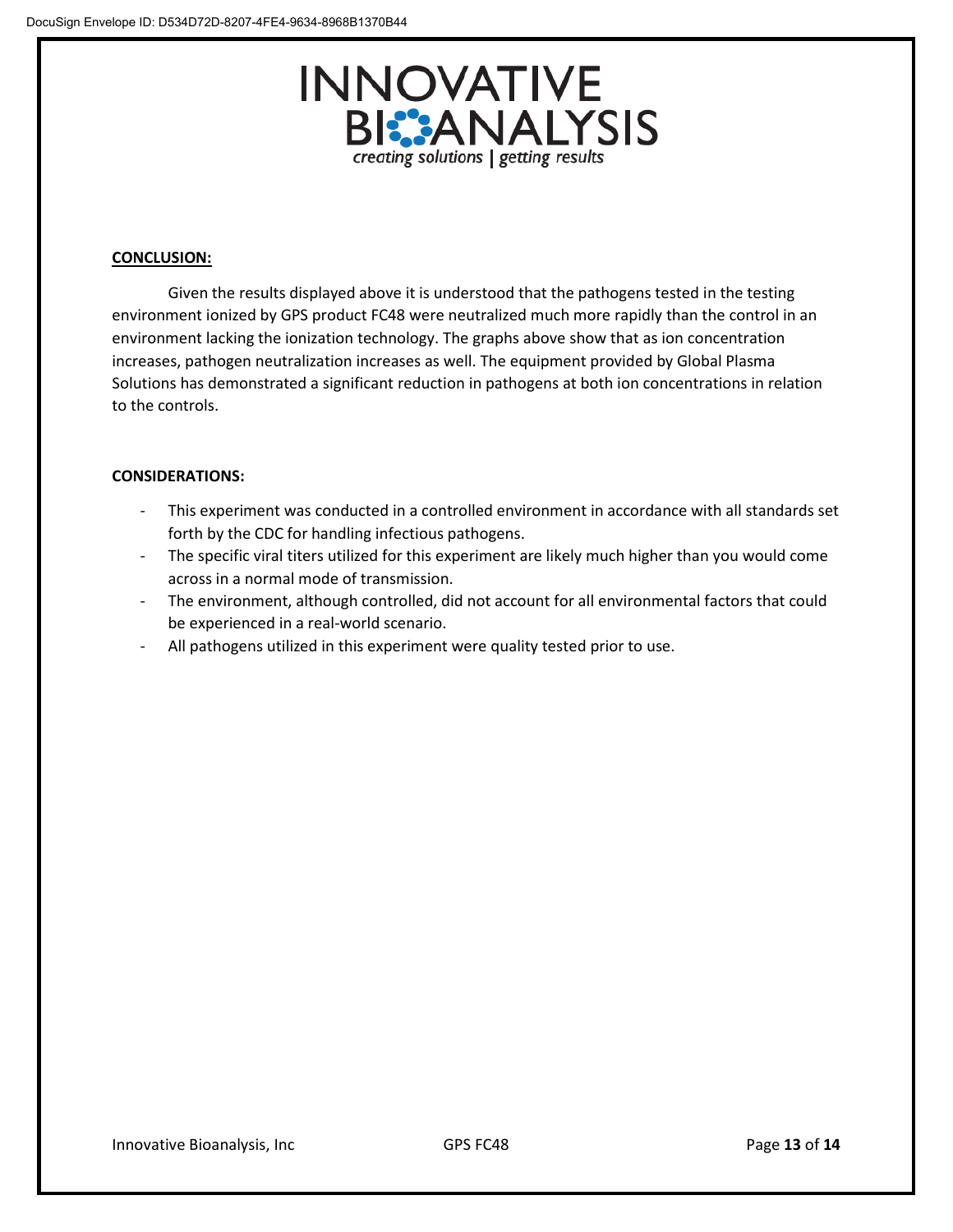| <b>INNOVATIVE</b><br><b>BI:</b> ANALYSIS<br>creating solutions   getting results |             |  |
|----------------------------------------------------------------------------------|-------------|--|
| DocuSigned by:<br>Vana Yee                                                       | 8/26/2021   |  |
| Dana Yee M.D                                                                     | Date        |  |
| Clinical Pathologist and Medical Director, Innovative Bioanalysis, Inc.          |             |  |
| DocuSigned by:<br>am kabbani<br>8B4B282DE4B344                                   | 8/26/2021   |  |
| Sam Kabbani, MS, BS, MT(ASCP), CLS                                               | Date        |  |
| Chief Scientific Officer, Innovative Bioanalysis, Inc.                           |             |  |
| DocuSigned by:<br>Albert Brockman<br><b>ADE5C77A0D240</b>                        | 8/24/2021   |  |
| <b>Albert Brockman</b>                                                           | <b>Date</b> |  |
| Chief Biosafety Officer, Innovative Bioanalysis, Inc.                            |             |  |
| DocuSigned by:<br>Kevin Noble<br>5DE2797BAA78421                                 | 8/24/2021   |  |
| <b>Kevin Noble</b>                                                               | Date        |  |

#### Disclaimer:

*The Innovative Bioanalysis, Inc., LLC. ("Innovative Bioanalysis") laboratory is not certified or licensed by the United States Environmental Protection Agency and makes no equipment emissions claims pertaining to ozone, hydrogen peroxide gas, reactive oxygen species, volatile organic compounds, or byproduct of any device. Innovative Bioanalysis, Inc. makes no claims to the overall efficacy of any device. The experiment results are solely applicable to the device used in the trial. The results are only representative of the experiment design described in this report. Innovative Bioanalysis, Inc. focuses heavily of variable mitigation as it pertains to our experiments and uses several proprietary methods of culturing pathogens and recovering experiment samples. Tests conducted in the same manner with attention to all experimental variables should come within a margin of error to the results stated within this report. Innovative Bioanalysis, Inc. makes no claims to third parties and takes no responsibility for any consequences arising out of the use of, or reliance on, the experiment results by third parties.*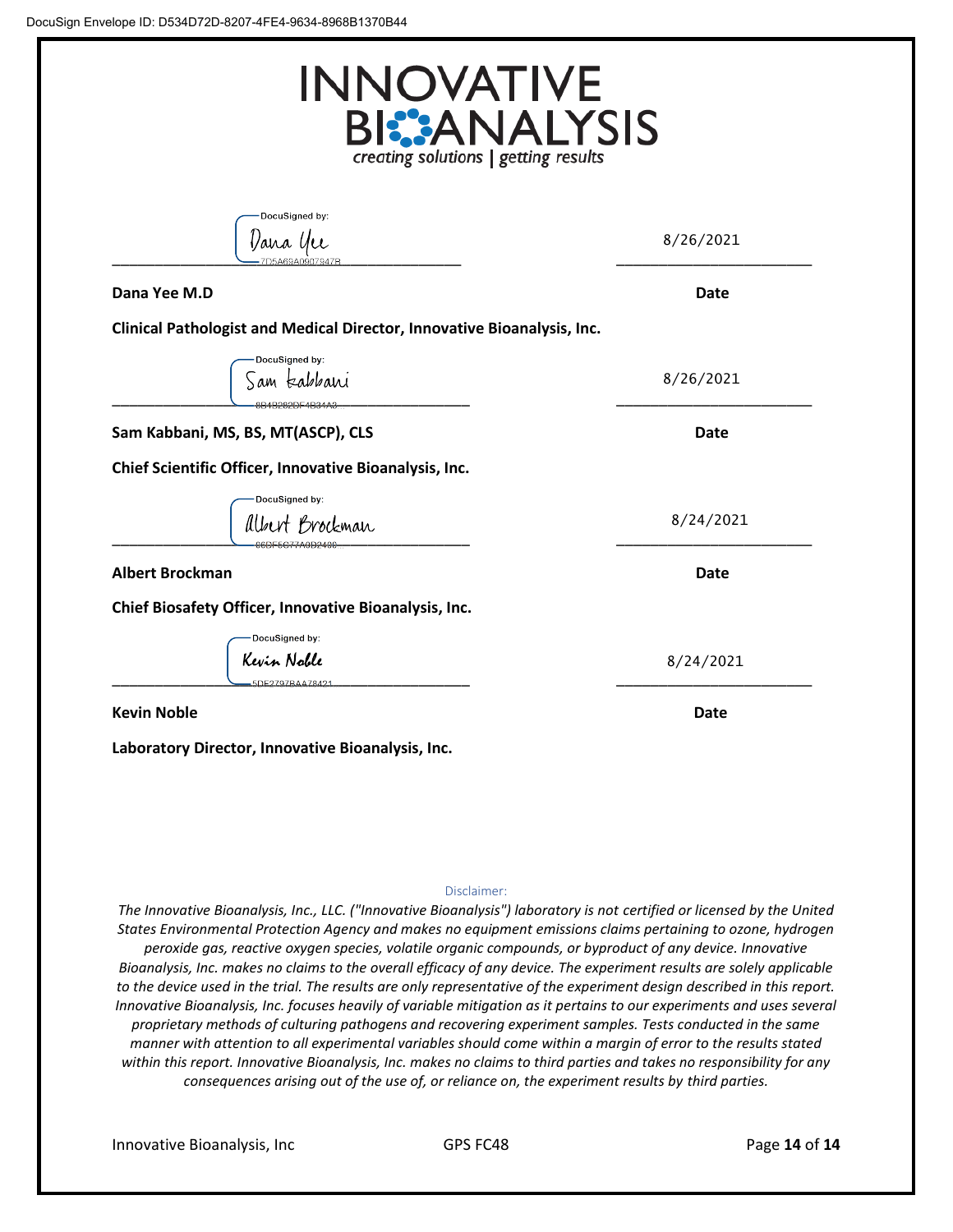

**Innovative Bioanalysis 3188 Airway Ave Suite D Costa Mesa CA, 92626 www.InnovativeBioanalysis.com Email: Albert.Brockman@innovativebioanalysis.com**

# **SARS-CoV-2USA-CA1/2020 NEUTRALIZATION BY GPS iMOD® (iMOD)**

# **CLIENT: GLOBA PLASMA SOLUIONS**

**PROJECT: iMOD 10-20**

**PRODUCT: GPS-iMOD CAP LIC NO: 886029801 CLIA LIC NO: O5D0955926 STATE ID: CLF 00324630**

**STUDY REPORT DATE:** 3/28/2021 **STUDY REPORT REVISION DATE:** 8/19/2021

**CHALLENGE ORGANISIM(S):** 

- **SARS-CoV-2 USA-CA2/2020**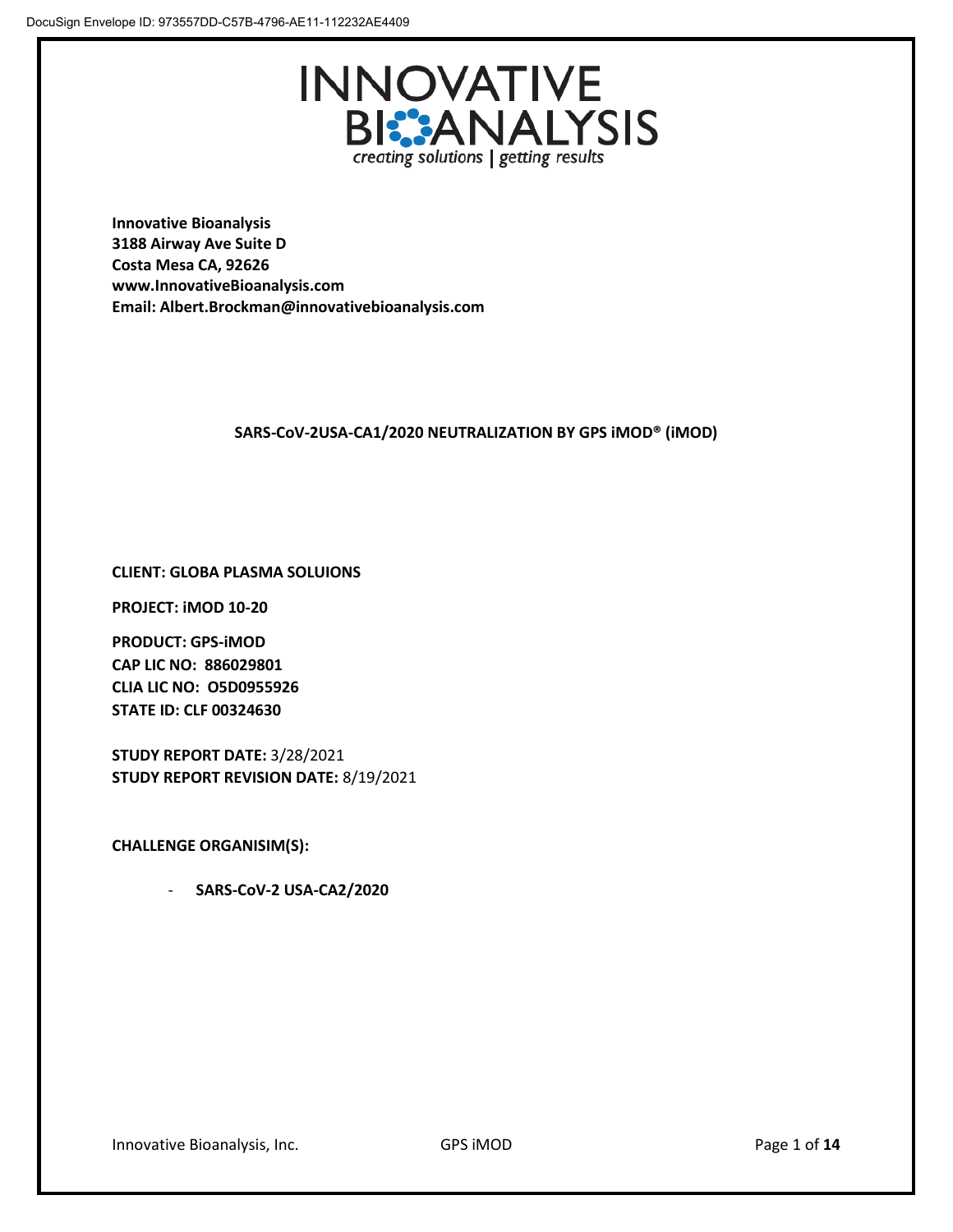

## **ABSTRACT: EFFICACY OF THE GPS iMOD NPBI™ IONIZATION UNIT AGAINST SARS-CoV-2**

**Background:** This in vitro study was designed to determine the efficacy of the GPS iMOD against a known pathogen. The following tests were to determine what log reductions were possible under controlled conditions. The iMOD is commercially available and designed for installation in an HVAC system. The iMOD is engineered as a disinfection device manufactured by GPS. The system is designed to emit ions at different polarities to decrease the concentration of bacteria and pathogens on surfaces and in the air while operational. Coronavirus can be spread through the air and by touching contaminated surfaces. There is a demand for disinfectant devices that have a proven ability to reduce infectious pathogens in the air thereby reducing the risk of human infection and transmission. GPS supplied a pre-packaged iMOD unit for testing purposes. For the testing, power was supplied through a power regulated 120v outlet with surge protector and backup battery system. Test procedures were followed using internal SOPs for aerosolized viral pathogen challenges and subsequent decontamination. All internal SOPs and processes follow GCLP guidelines and recommendations.

For this challenge, the following viral strain was used.

• **SARS-CoV-2**

# **EQUIPMENT PROVIEDED:**

MANUFACTURER: Global Plasma Solutions

MODEL: iMOD

SERIAL#NONE

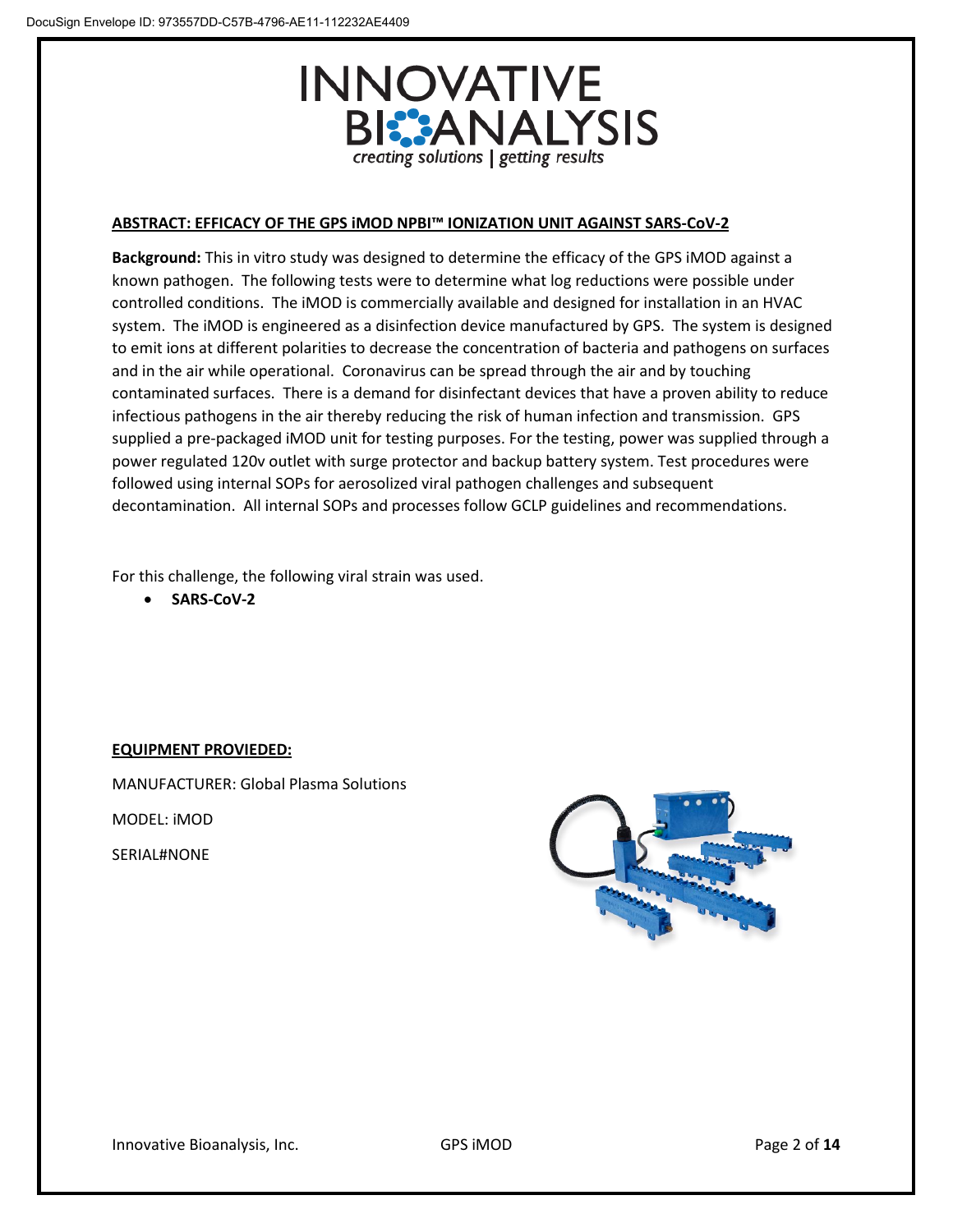

## **iMOD EQUIPMENT:**

The equipment arrived at the laboratory pre-packaged from the manufacturer and was inspected for damage upon arrival. The iMOD system came with a power supply control box and multiple interconnecting ion generating components. The attachable ion generating components could be scaled up or down and only a portion were used in testing. Prior to starting the challenge, the iMOD was operated for 1 hour in a dry run in a sealed bioaerosol to confirm correct operations. Chamber was the same BSL3 chamber used for the viral challenge testing. RKI air monitoring systems continuously sampled air for O3, H202, N20 production which could put staff members at risk. Air monitoring was in place as a safety mechanism for staff and no alarms for unsafe elevated O3 were activated during testing.

## **TESTING CHAMBER:**

The testing chamber was a large, sealed air volume testing chamber consisting of metal walls and epoxy floor which complied with BSL3 standards. The chamber was designed to be completely sealed from the outside environment to prevent outside variables from entering the test chamber. The testing chamber was equipped with 4 sealed viewing windows and a lockable chamber door for entry and exit. The overall dimensions of the test chamber were approximately 8'x8'x20'.

The testing chamber had HEPA filtered inlets and exhaust, coupled with an active UV-C system in all ducting lines. Humidity and temperature were monitored inside the chamber using a calibrated wireless device. Prior to testing, the chamber was pressure tested for leaks and visual inspections were made using a colored smoking device. All seals for the chamber were confirmed and all equipment used had a function test to confirm working conditions. For calibrated equipment, calibration records were checked to confirm operational status.

#### **CONTROL SUMMARY:**

For the control, two Alpha Labs AIC-2 Air Ion counters were placed in the center of the of the testing chamber for 5 minutes prior to the control test. The natural state of positive and negatively charged ions were counted, and little fluctuations were observed. Ion counts were recorded every 0.5 seconds and the average for the duration of the test was 66 negative ions per cm3 and 67 positive ions per cm3, without the ionization unit running.

Five glass slides, previously inoculated with SARS-CoV2 were placed on a table inside the room and the door closed to prevent outside environmental contaminants. Swabs were taken at the predefined time points of 0 Minutes, 5 minutes, 10 minutes, 15 minutes, 30 minutes and 60 minutes for the viral pathogen test and all swabs were sealed after collection and provided to lab staff. The door to the chambers remained closed the entirety of the test and all air entering the test chamber was filtered through a HEPA filter. The intake with the HEPA filter was a fixed housing and air entering or exiting the room would be at a natural rate which was not at a measurable flow due to the low volume of exchange.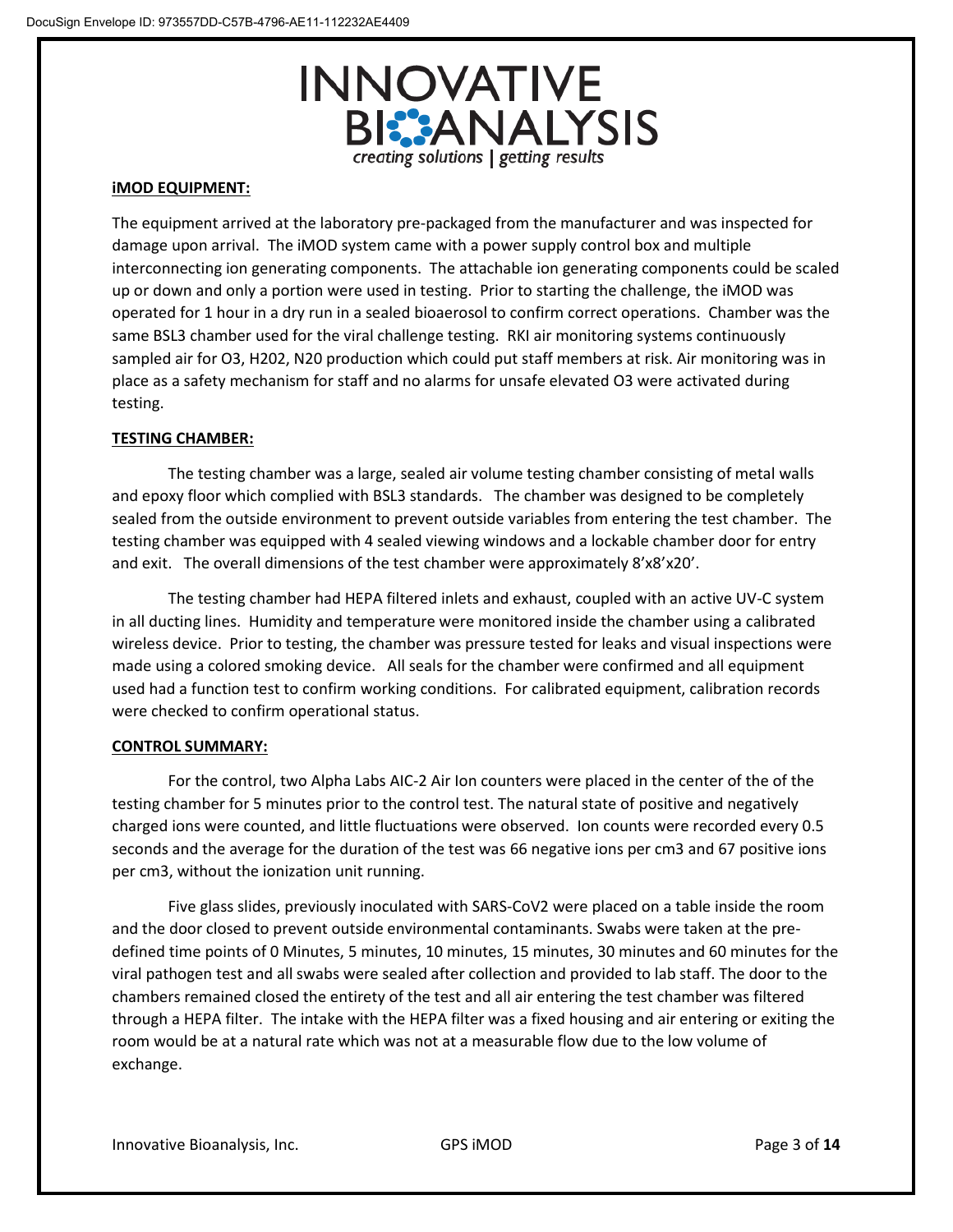

**SARS-CoV-2**



Innovative Bioanalysis, Inc. **GPS iMOD Example 2** of 14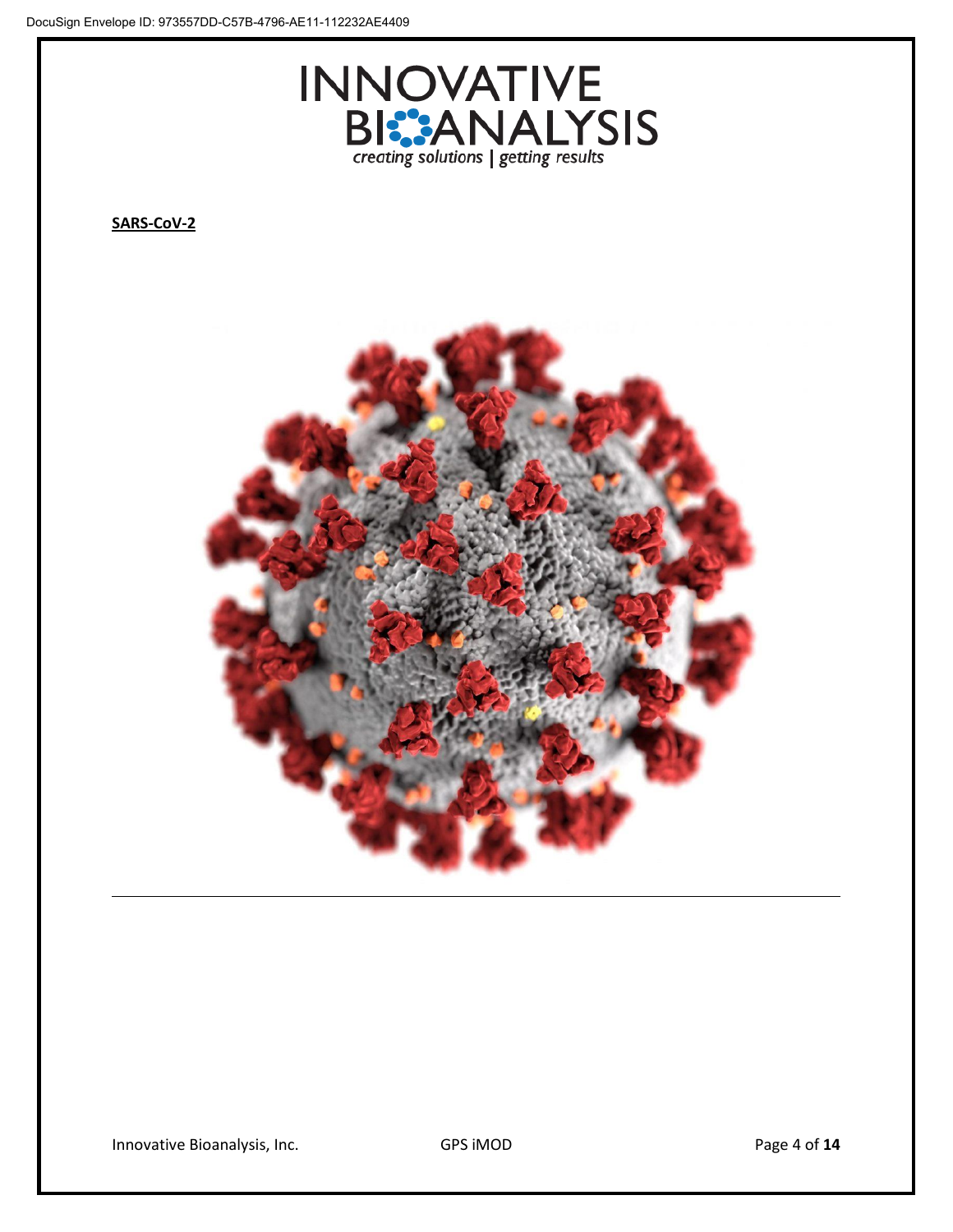

#### **EXPERIMENT SUMMARY:**

GPS supplied an **iMOD** system for testing purposes to determine efficacy against viral pathogens. This study was to evaluate the efficacy of the iMOD system to inactivate the viral strain referred to as SARS-CoV-2. Two negative ion concentrations were evaluated (figures 2 & 3) for viral inactivation efficacy (figures 4 & 5).

- Temperature during all test runs was approximately 71F +/- 2F with a relative humidity of 52%.
- Relative humidity and temperature were taken next to the sample slides.
- Swabs were taken at predefined time points of the following with T=minute
	- o T-0
	- o T-5
	- $O$  T-10
	- o T-15
	- o T-30
	- $O$  T-60
- Testing chamber interior seal was not breached during the test. All air entering passed through a HEPA filter at a natural rate the same as the control run.
- Air intake with HEPA filter consisted of a fixed opening which allowed for the natural passage of air into and out of the chamber at a low volume.
- Test condition (A) consisted of an average ion concentration of 10k negative ions per cm3
- Test condition (B) consisted of an average ion concentration of 20.4k negative ions per cm3
- No drop in humidity was observed and based on previous studies a fluctuation of a few % of humidity change will not have negative impact on the challenge study.
- Behind the rowed test site there were two AIC2 Air Ion Counters continually logging the negative and positive ion counts.
- A single row of test slides was used, test was not combined with other pathogens.
- Test row contained 5 glass slides provided by the lab inoculated with 1mL of viral media.
- All sample slides were labeled with their virus strain and the time point they were to be used with. 1 sample swab was taken from each slide, as well as a swab collected for residual viral media at the 0-minute time point, 5-minute time point, 10-minute time point, 15-minute time point, 30-minute time point and 60-minute time point.
- The iMOD systems ion generating blocks were placed in front of a variable speed fan on an adjustable platform and angled up at a 45-degree angle to allow the ions to cascade down throughout the room.
- Fan speeds were adjusted until the desired concentration was reached prior to exposing test samples. All samples were brought into the testing chamber sealed and removed from the testing chamber sealed.
- Upon testing completion, samples were provided to lab staff for further review.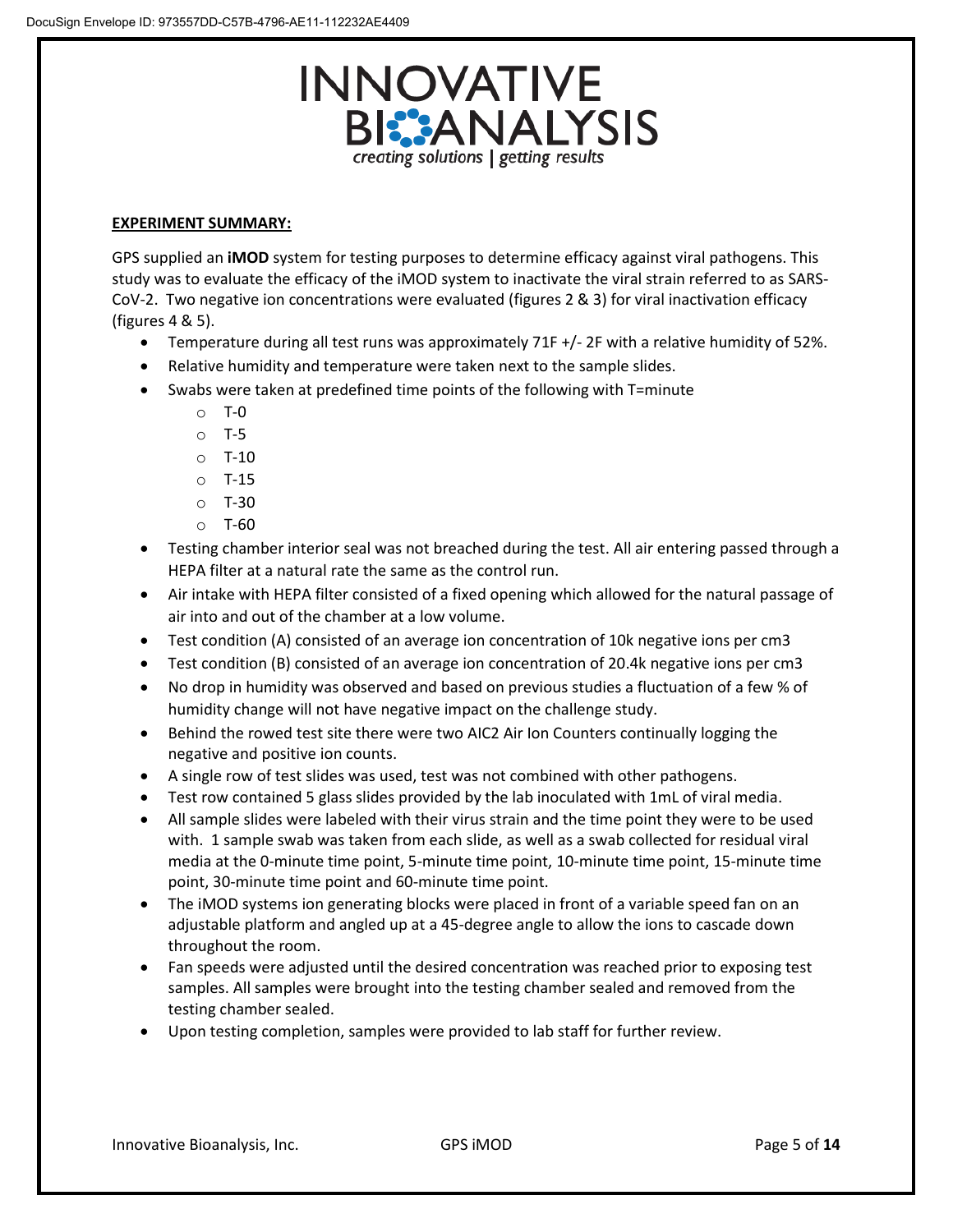

## **VIRUS STRAIN BACKGROUND:**

The following reagent was deposited by the Centers for Disease Control and Prevention and obtained through the BEI Resources, BIAID, NIH SARS-Related Coronavirus 2, Isolate USA-CA1/2020, NR-52382. This was the chosen pathogen strain because it was taken from a 38-year-old subject with severe acute respiratory syndrome in California as was part of the A lineage. This was a non-fatal case which represents most of the cases in the United State. The age group the patient belonged to was not elderly or juvenile, which was determined to be a good medium average.

# **DESIGN LAYOUT:**

The same room layout (figure 1) was used to test condition (A) and test condition (B). Air speed across the iMOD was varied between test (A) and test (B) to achieve the desired negative ion concentrations in the testing environment. Controls were conducted in the same testing chamber and under the same conditions as the live viral challenge. Test condition (A) target ion concentration was approximately 10,000 negative ions per cubic centimeter. Test condition (B) target ion concentration was approximately 20,000 negative ions per cubic centimeter. The actual ion concentrations for test conditions (A) and (B) are reported below in figure 2 & 3 respectively.



#### **Figure 1. Room layout for control and experimental trial.**

Innovative Bioanalysis, Inc. **GPS iMOD CONS Page 6 of 14**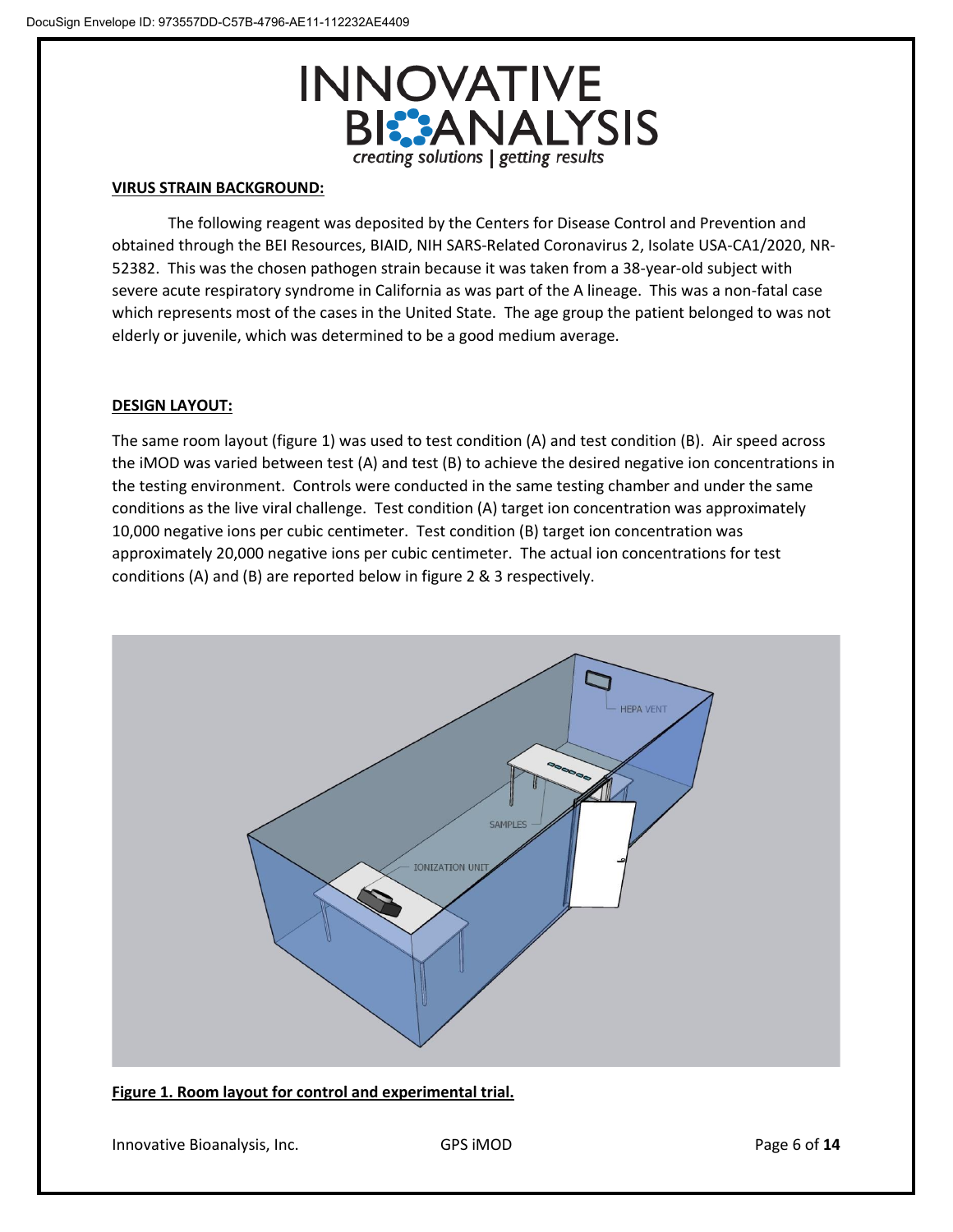

# **TEST (A) AVERAGE 10,000 NEGATIVE IONS PER CM3**



# **TEST (A) AVERAGE 32,000 POSITIVE IONS PER CM3**



**Figure 2. Test Condition (A) negative ion concentration (top) , and corresponding, positive ion concentration (bottom) reported as time versus ion concentration.**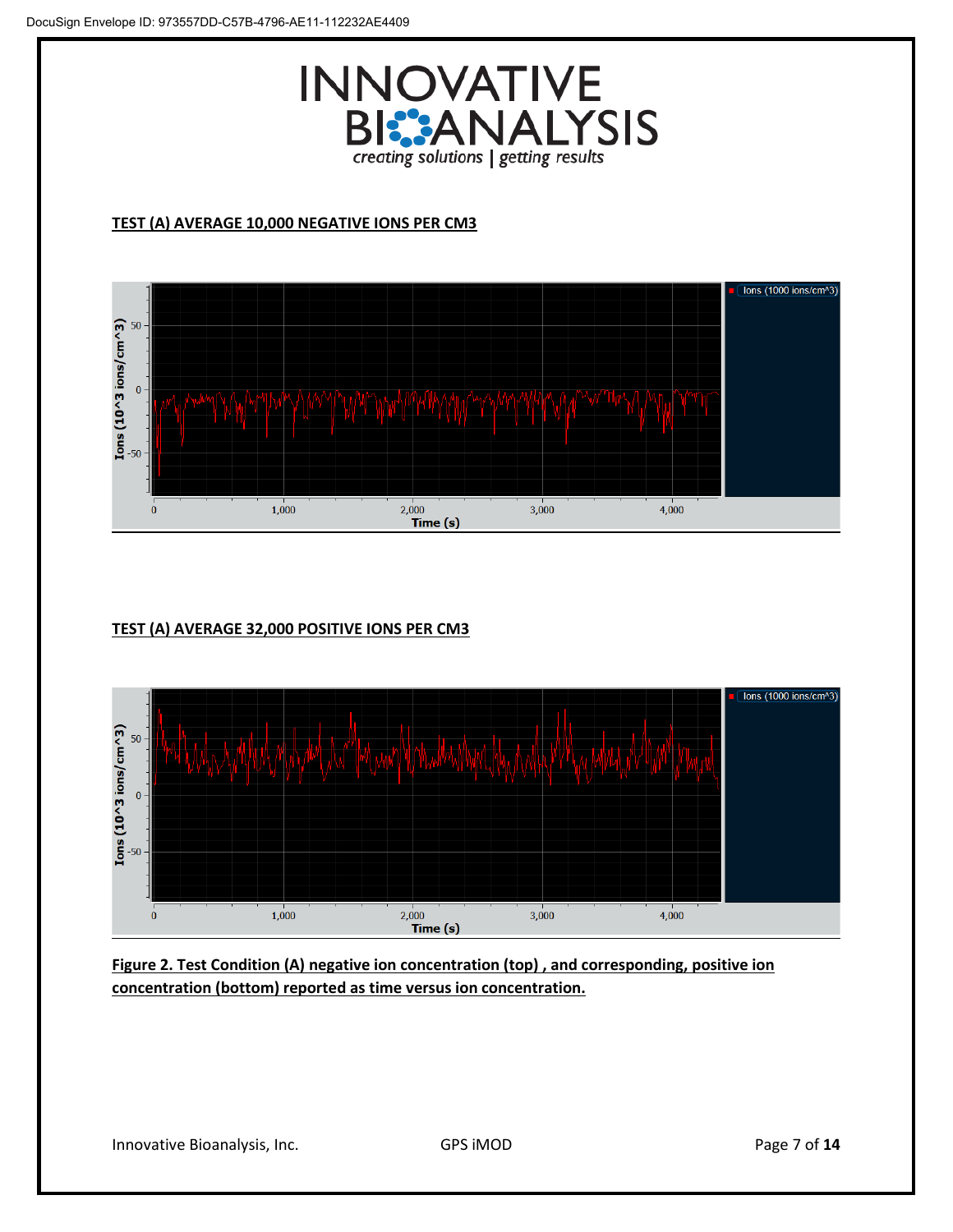

# **TEST(B) AVERAGE 20,000 NEGATIVE IONS PER CM3**



# **TEST(B) AVERAGE 18,000 POSITIVE IONS PER CM3s**



**Figure 3. Test condition (B) negative ion concentration (top), and corresponding positive ion concentration (bottom) reported as time vs ion concentration.**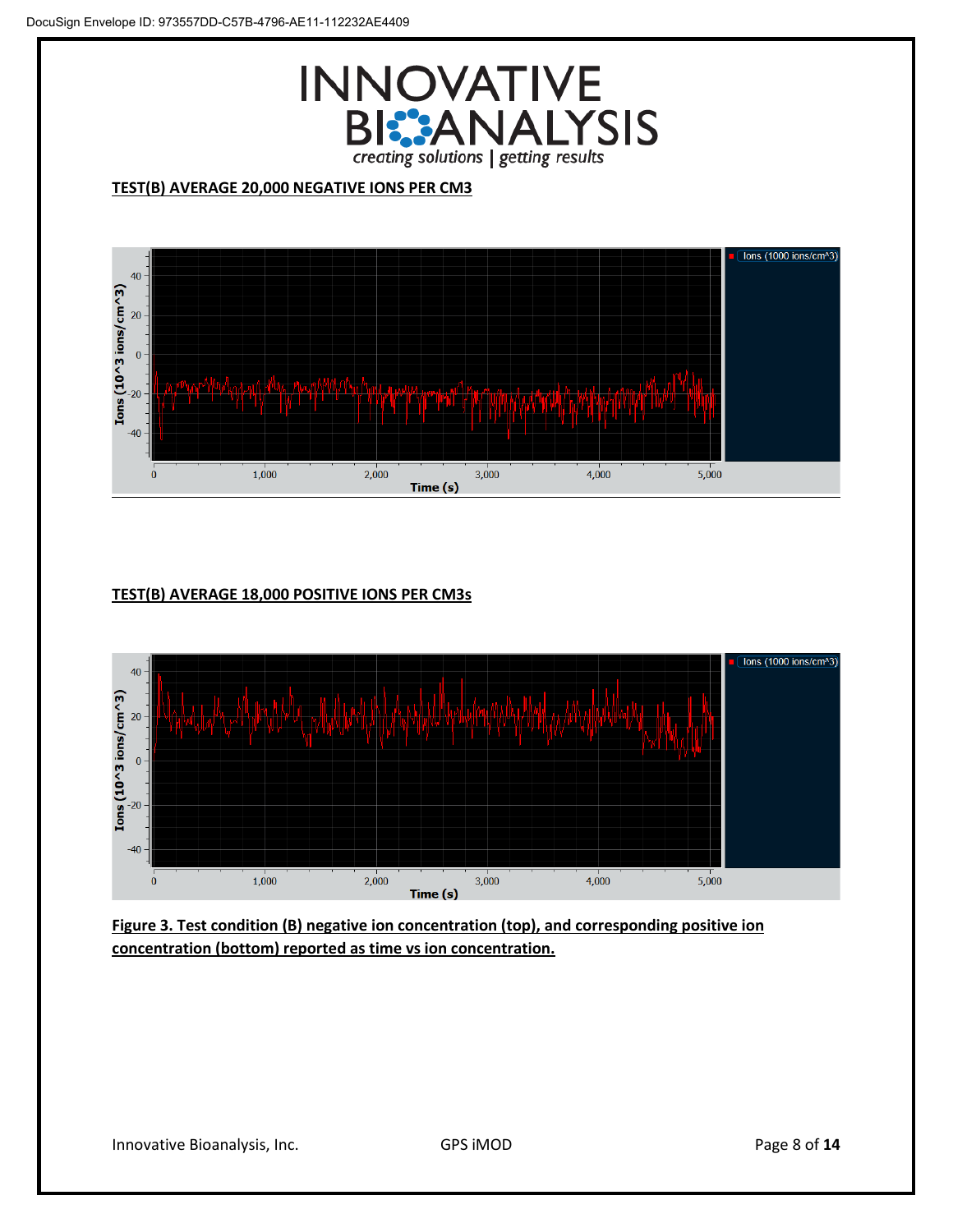

## **VIRAL STOCK: SARS-CoV-2 USA-CA1/2020**

| <b>TEST</b>                             | <b>SPECIFICATIONS</b>          | <b>RESULTS</b>                           |
|-----------------------------------------|--------------------------------|------------------------------------------|
| Identification by Infectivity in Vero 6 | Cell Rounding and              | Cell Rounding and                        |
| cells                                   | Detachment                     | Detachment                               |
| Next Generation Sequencing (NGS) of     | $\geq$ 98% identity with SARS- | 99.9% identity with SARS-                |
| complete genome using Illumina®         | CoV 2, isolate USA-            | CoV 2, isolate USA-CA1/2020              |
| iSeq <sup>™</sup> 100 Platform          | CA1/2020                       | GenBank: MN994467.1                      |
|                                         | GenBank: MN994467.1            |                                          |
|                                         |                                | 100% identity with SARS-CoV              |
| (Approx. 940 Nucleotides                | ≥ 98% identity with SARS-      | 2, strain FDAARGOS_983                   |
|                                         | CoV 2, strain                  | isolate USA-CA1/2020                     |
|                                         | FDAARGOS 983 isolate           | GenBank: MT246667.1                      |
|                                         | USA-CA1/2020                   |                                          |
|                                         | GenBank: MT246667.1            |                                          |
|                                         |                                |                                          |
| Titer by TCID50 in Vero E6 Cells by     | <b>Report Results</b>          | 1.6 X 10 <sup>6</sup> TCID50 per mL in 5 |
| Cytopathic effect                       |                                | days at 37°C and 5% CO2                  |
| Sterility (21-Day Incubation)           |                                |                                          |
| Harpos HTYE Broth, aerobic              | No Growth                      | No Growth                                |
| Trypticase Soy Broth, aerobic           | No Growth                      | No Growth                                |
| Sabourad Broth, aerobic                 | No Growth                      | No Growth                                |
| Sheep Blood Agar, aerobic               | No Growth                      | No Growth                                |
| Sheep Blood Agar, anaerobic             | No Growth                      | No Growth                                |
| Thioglycollate Broth, anaerobic         | No Growth                      | No Growth                                |
| DMEM with 10% FBS                       | No Growth                      | No Growth                                |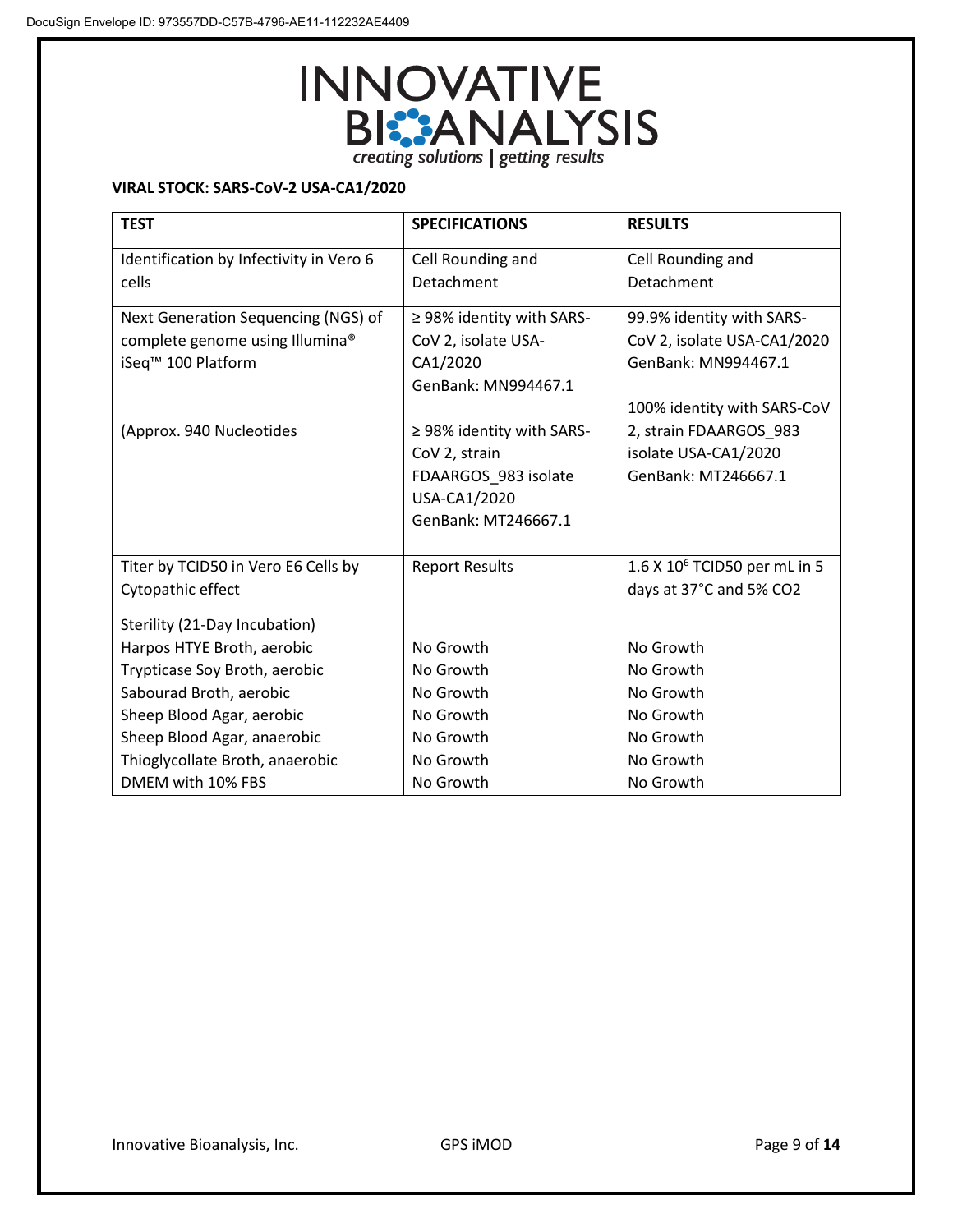

## **TCID50 PROCEDURE:**

#### **MATERIALS AND EQUIPMENT:**

- **Certified Biological Safety Cabinet**
- **Micropipette and sterile disposable aerosol resistant tips – 20uL, 200 uL, 1000uL**
- **Inverted Microscope**
- **Tubes for dilution**
- **Hemocytometer with cover slip**
- **Cell Media for infection**
- **Growth Media appropriate for cell line**
- **0.4 % Trypan Blue Solution**
- Lint Free Wipes saturated with 70% isopropyl alcohol
- **CO2 Incubator set at 37°C or 34°C or other temperature indicated.**

## **Procedure:**

- **1. One day before infection, prepare 96 well dishes by seeding each well with in DMEM plus 7.5 % fetal bovine serum, 4mM Glutamine, and antibiotics.**
- **2. On day of infection, make dilutions of virus sample in PBS.**
- **3. Make a series of dilutions at 1:10 of the original virus sample. First tube with 2.0 mL PBS and subsequent tubes with 1.8mL.**
- **4. Vortex virus samples transfer 20 uL of virus to first tube, vortex, discard tip.**
- **5. With new tip, serial dilute subsequent tips transferring 200 uL.**

# **Additions of virus dilutions to cells**

- **1. Label lid of 96-well dish by drawing grid lines to delineate quadruplicates and number each grid to correspond to the virus sample and label the rows of the plate for the dilution which will be plated.**
- **2. Include 4 Negative wells on each plate which will not be infected.**
- **3. Remove all but 0.1 mL of media from each well by vacuum aspiration.**
- **4. Starting from the most dilute sample, add 0.1 mL of virus dilution to each of the quadruplicate wells for that dilution.**
- **5. Infect 4 wells per dilution, working backward.**
- **6. Allow the virus to absorb to cells at 37°C for 2 hours.**
- **7. After absorption, remove virus inoculum. Start with the most dilute and work backwards**
- **8. Add 0.5 mL infection medium to each well being careful to not touch the wells with the pipette.**
- **9. Place plates at 37°C and monitor CPE using the inverted microscope over a period of 1 to 4 weeks.**
- **10. Record the number of positive and negative wells.**
- **11. Calculate TCID50.**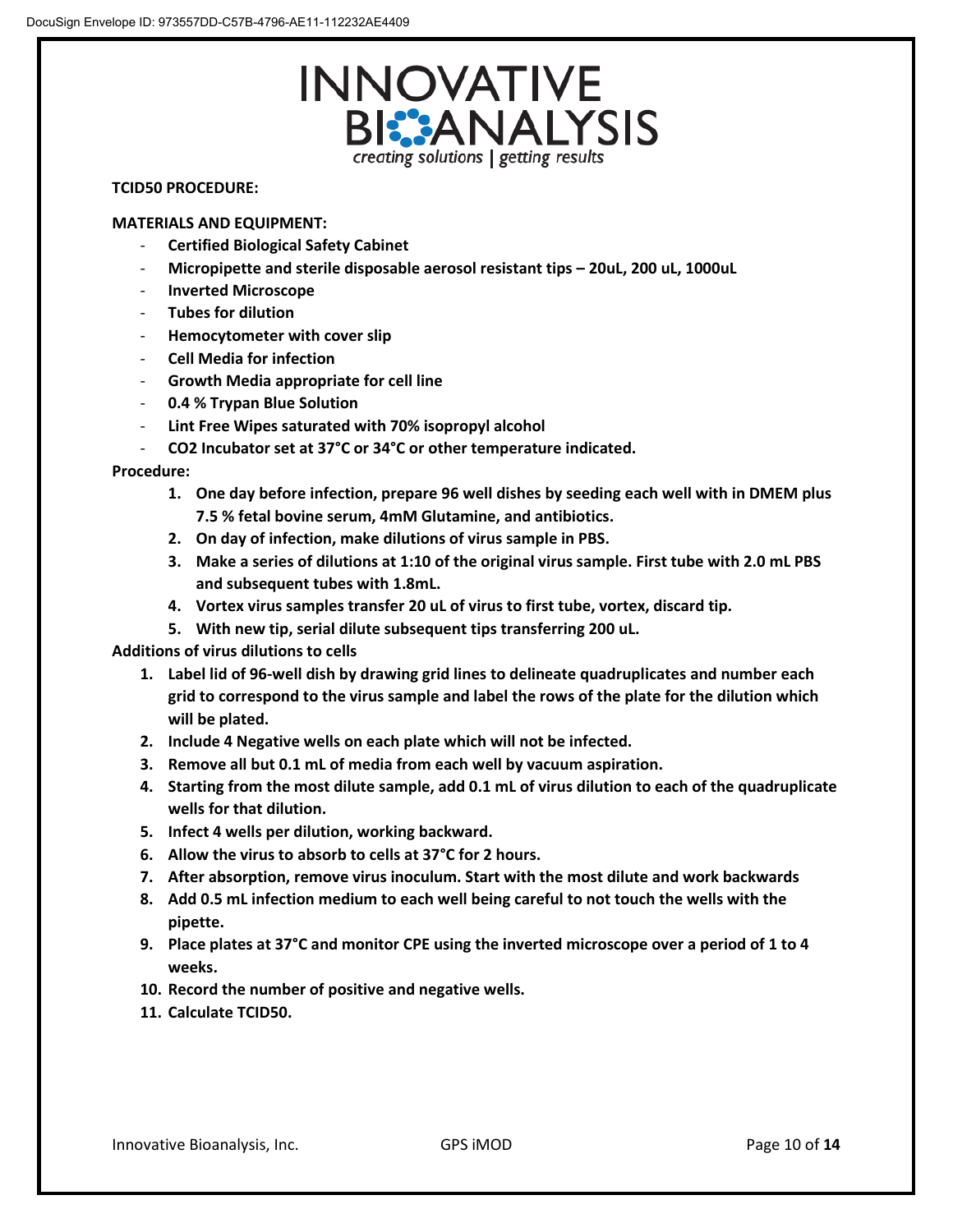

#### **VIRAL TITRATION DETERMINED BY TCID50 ASSAY PROTOCOL**

Each of the samples collected were subject to the same TCID50 assay protocol to determine viral concentration. Each collected swab was vortexed for 30 seconds in 2ml viral preservation media prior to serial dilution.

## **INOCULATION OF SURFACE SAMPLES:**

Surface inoculation consisted of applying exactly 1 ml of viral media to each coupon with a calibrated Eppendorf pipette utilizing filtered pipette tips. Coupons were standard sterile 25mm x 75mm slides. Once applied, the media was spread thin using a disposable spatula and allowed to dry for 10 minutes. The starting concentration of virus that was applied was 6.23 X 10^6 TCID50/mL. After several tests for recovery, it was determined that the most efficient method of recovering viable virus would be a 2 mL rinse in viral media followed by a swab of the inoculated area. The maximum recovery achieved was 93.2% or 5.81 X 10^6 TCID50/mL. This value was used as the "0 Minute" starting concentration for all surface testing to account for the recovery.

# **TEST RESULTS: SURFACE INOCULATION:**

Performed in the same manner as the control testing, the following deactivation rates were observed for direct surface inoculation in the challenge trials. Collection at each time point was done by swab and rinse of the coupon. Samples were collected by a technician at specified time points inside the container and stored in viral medial until testing and recovery were complete. Technicians were wearing full hazmat coveralls an had no direct exposure to the pathogen at any time. The graphs below (figures 4 & 5) represent the date for the experiments and the controls, as it pertains to surface inoculation.

# **EFFICACY TESTING:**

Viral media with a known concentration was applied via direct inoculation to the glass slides in single location in the containment unit and exposed to bipolar ionization for a period of 0 Min, 5 Min, 10 Min, 15 Min, 30 Minutes, 60 Minutes. Swabs were taken of all material after a rinse with viral media and cultured by the same means as the original viral titration performed on the BEI Resources provided certificates of analysis.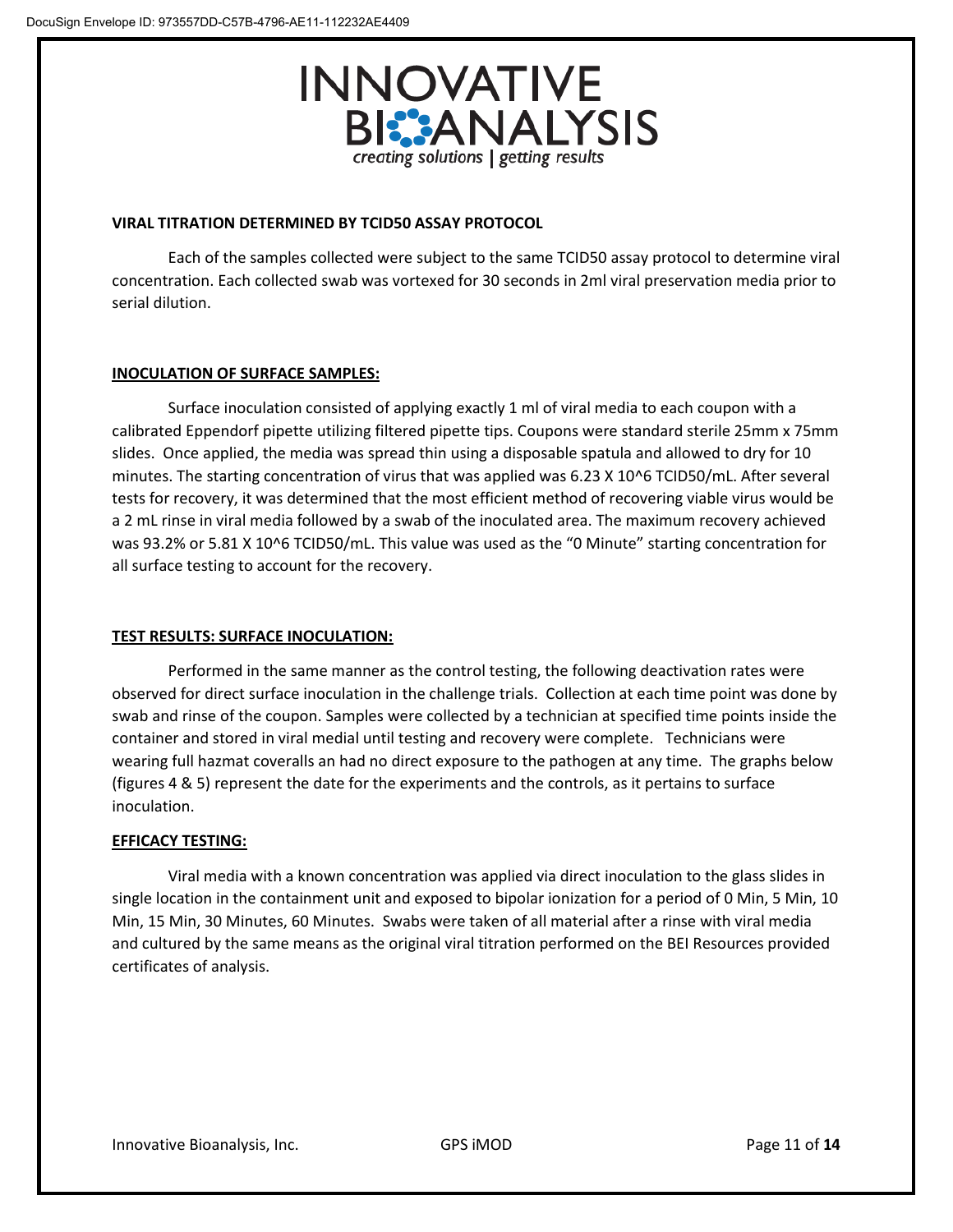



**Figure 4. Condition (A) time series trials. Effect of ion exposure on infectivity of SARS-CoV-2 during iMOD ionization (gray lines) versus the control trial without iMOD ionization (blue line).**



**Figure 4. Condition (B) time series trials. Effect of ion exposure on infectivity of SARS-CoV-2 during iMOD ionization (gray lines) versus the control trial without iMOD ionization (blue line).**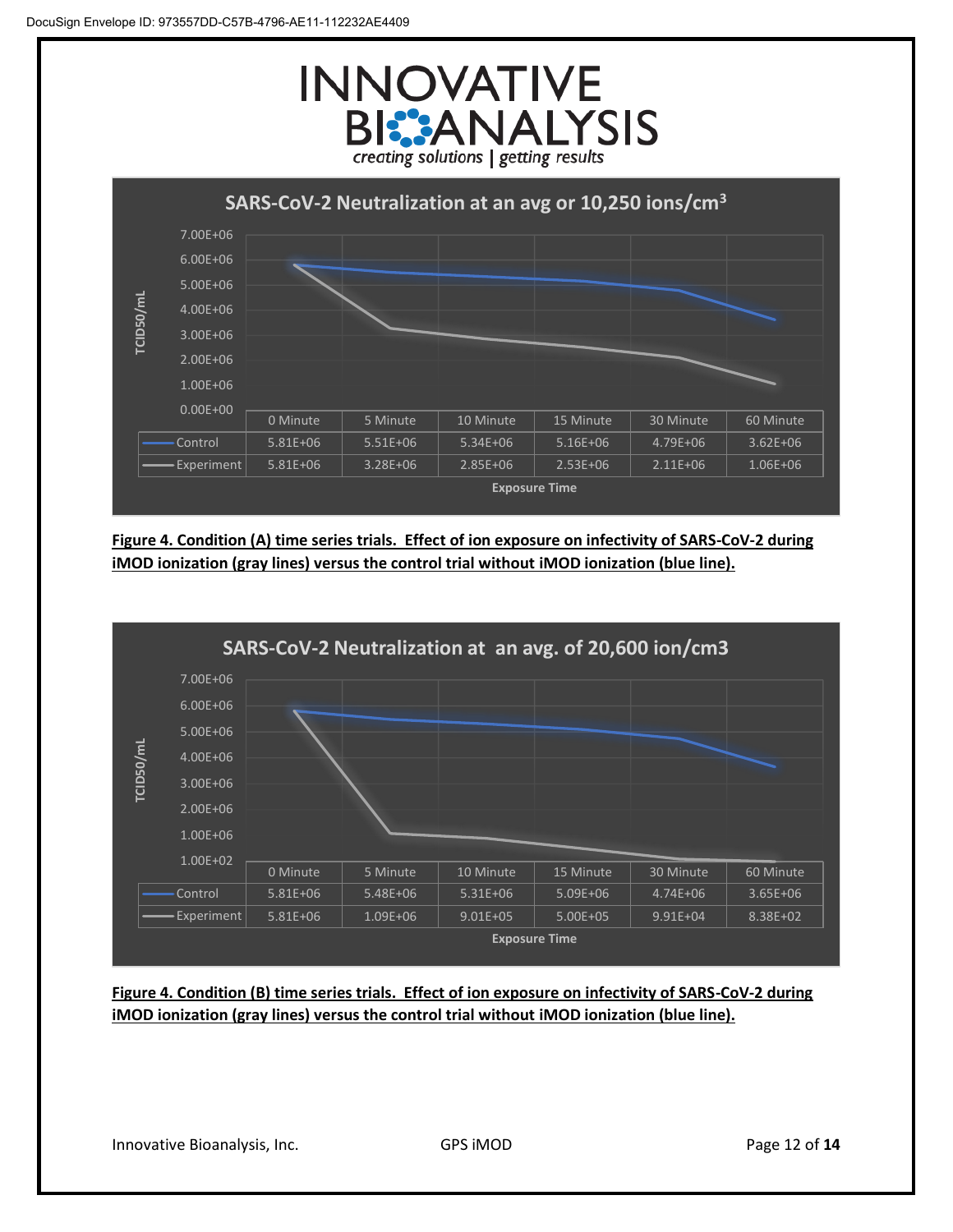

## **CONCLUSION:**

Given the results displayed above it is understood that the pathogens tested in the testing environment ionized by GPS iMOD were neutralized much more rapidly than the control in an environment lacking the ionization technology. The graphs above show that as ion concentration increases, pathogen neutralization increases as well. The equipment provided by Global Plasma Solutions has demonstrated a significant reduction in pathogens at both ion concentrations in relation to the controls.

## **CONSIDERATIONS:**

- This experiment was conducted in a controlled environment in accordance with all standards set forth by the CDC for handling infectious pathogens.
- The specific viral titers utilized for this experiment are likely much higher than you would come across in a normal mode of transmission.
- The environment, although controlled, did not account for all environmental factors that could be experienced in a real-world scenario.
- All pathogens utilized in this experiment were quality tested prior to use.